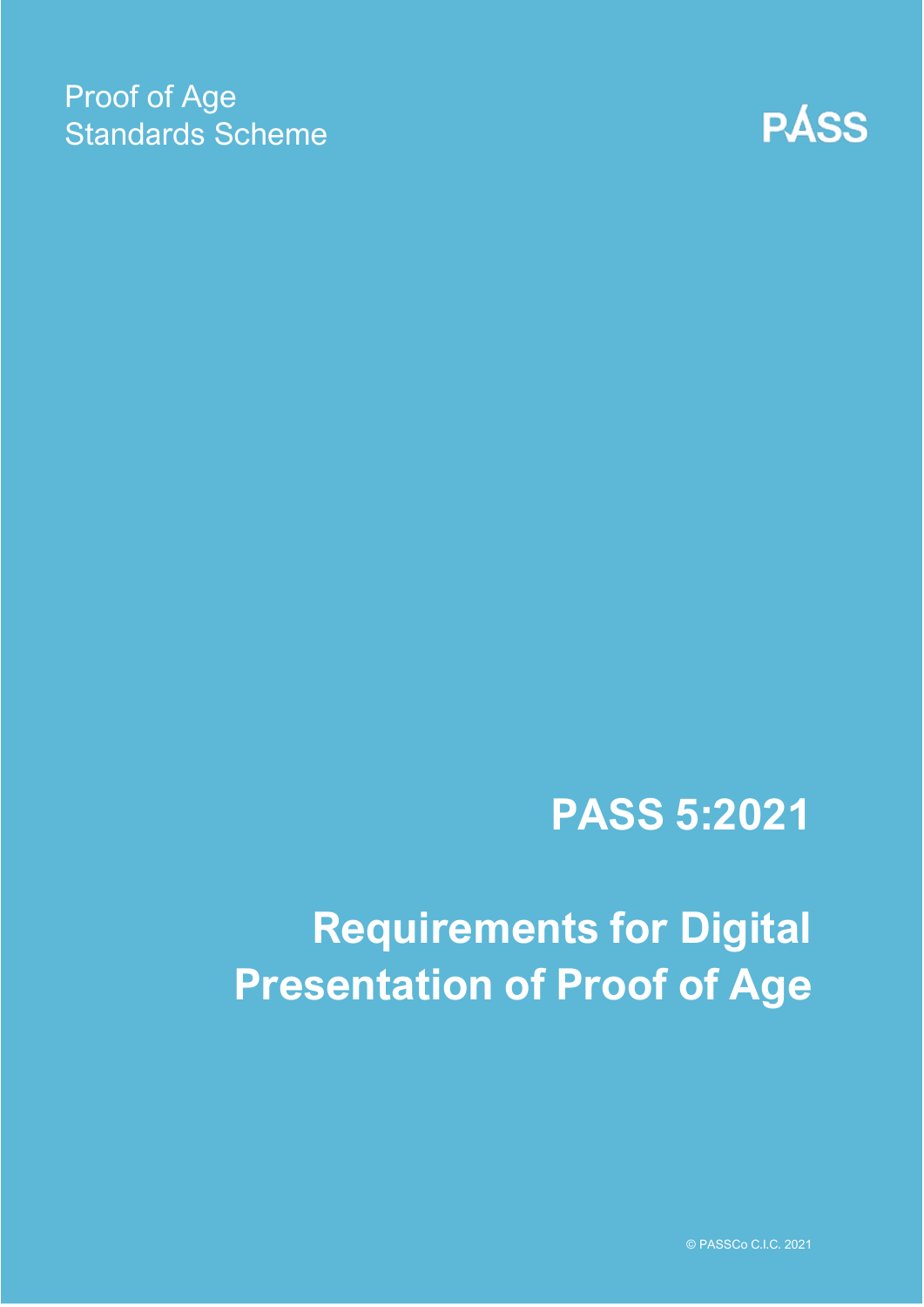

© PASSCo CIC 2021

All rights reserved.

**1** | Page **Proof of Age Standards Scheme**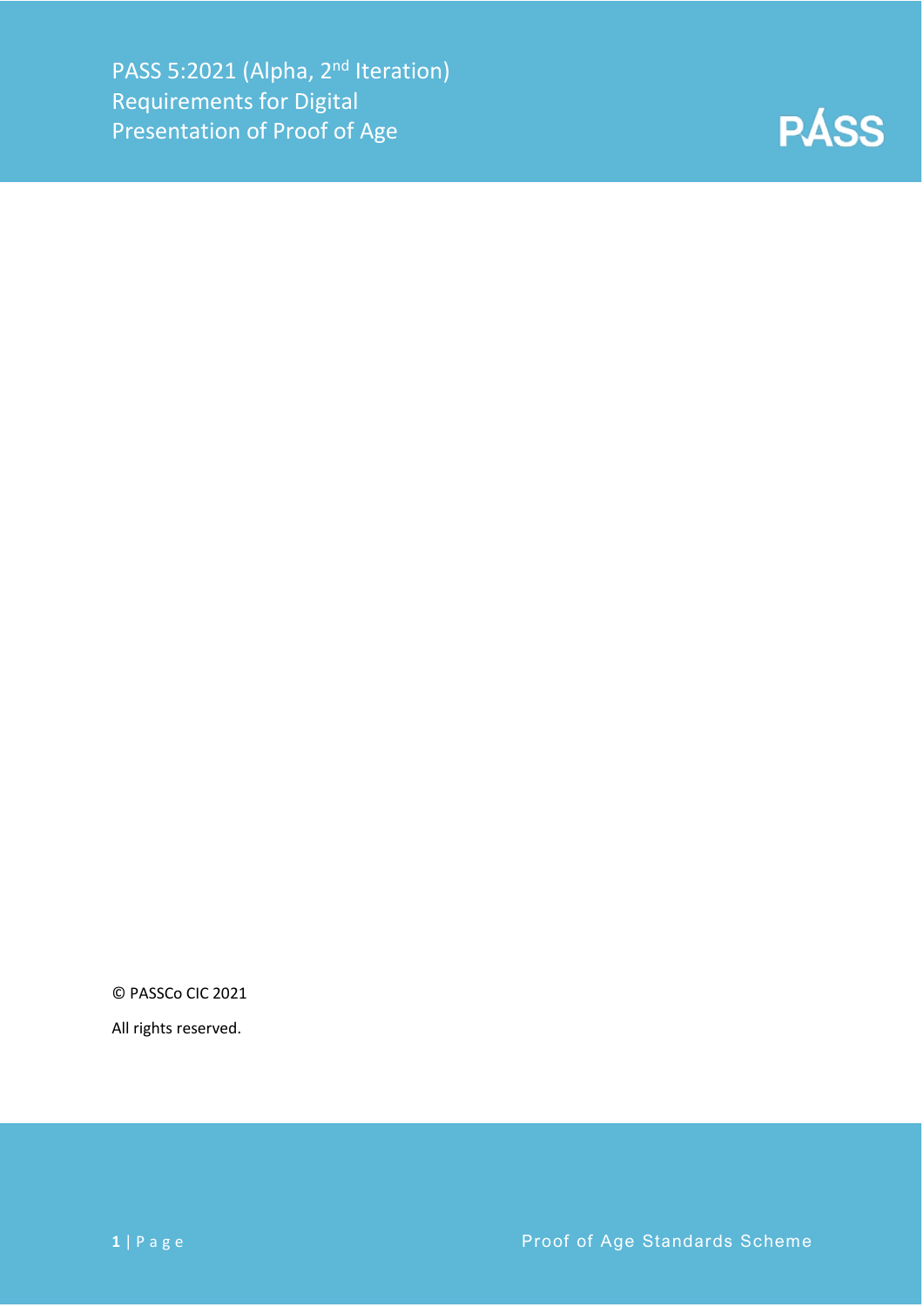PASS 5:2021 (Alpha, 2<sup>nd</sup> Iteration) Requirements for Digital Presentation of Proof of Age



### <span id="page-2-0"></span>Introduction

The Proof of Age Standards Scheme ("PASS") is the United Kingdom's national Proof of Age Accreditation Scheme, endorsed by the Home Office, the National Police Chiefs' Council (NPCC), the Security Industry Authority (SIA) and law enforcement officers, such as Trading Standards.

The PASS Scheme is operated by a Community Interest Company providing accreditation to suppliers of Proof of Age services in the UK.

The Accredited Providers are assessed against the standards set out in:

- PASS 0 General Principles and Definitions
- PASS 1 Requirements for Identity and Age Verification
- PASS 2 Requirements for e-ID Validation Technology
- PASS 3 Requirements for Data Protection, Privacy and Security
- PASS 4 Requirements for Proof of Age Card Design and Construction
- PASS 5 Requirements for Digital Presentation of Proof of Age

The PASS Scheme may decide to add further standards for specific types of proof of age services, which shall result in extensions to this list.

All Accredited Providers are required to comply with PASS 0:2020 and any relevant PASS Standards applicable to their business operations. The relevant PASS Standards will be shown on the individual licence agreement between PASSCo CIC and the Accredited **Provider** 

All Accredited Providers are required to comply with the latest version of the PASS Standards (indicated by the year of issue), subject to any transitional arrangements agreed by the PASS Standards Committee.

The PASS Standards are assessed by qualified, competent auditors appointed by PASS to ensure that Accredited Providers reach and continue to operate to the requirements of the PASS Standards. This means that providers of age restricted goods, content and services can be confident in accepting cards with a PASS hologram, safe in the knowledge that the scheme is supported by the police, Trading Standards and a wide range of trade bodies.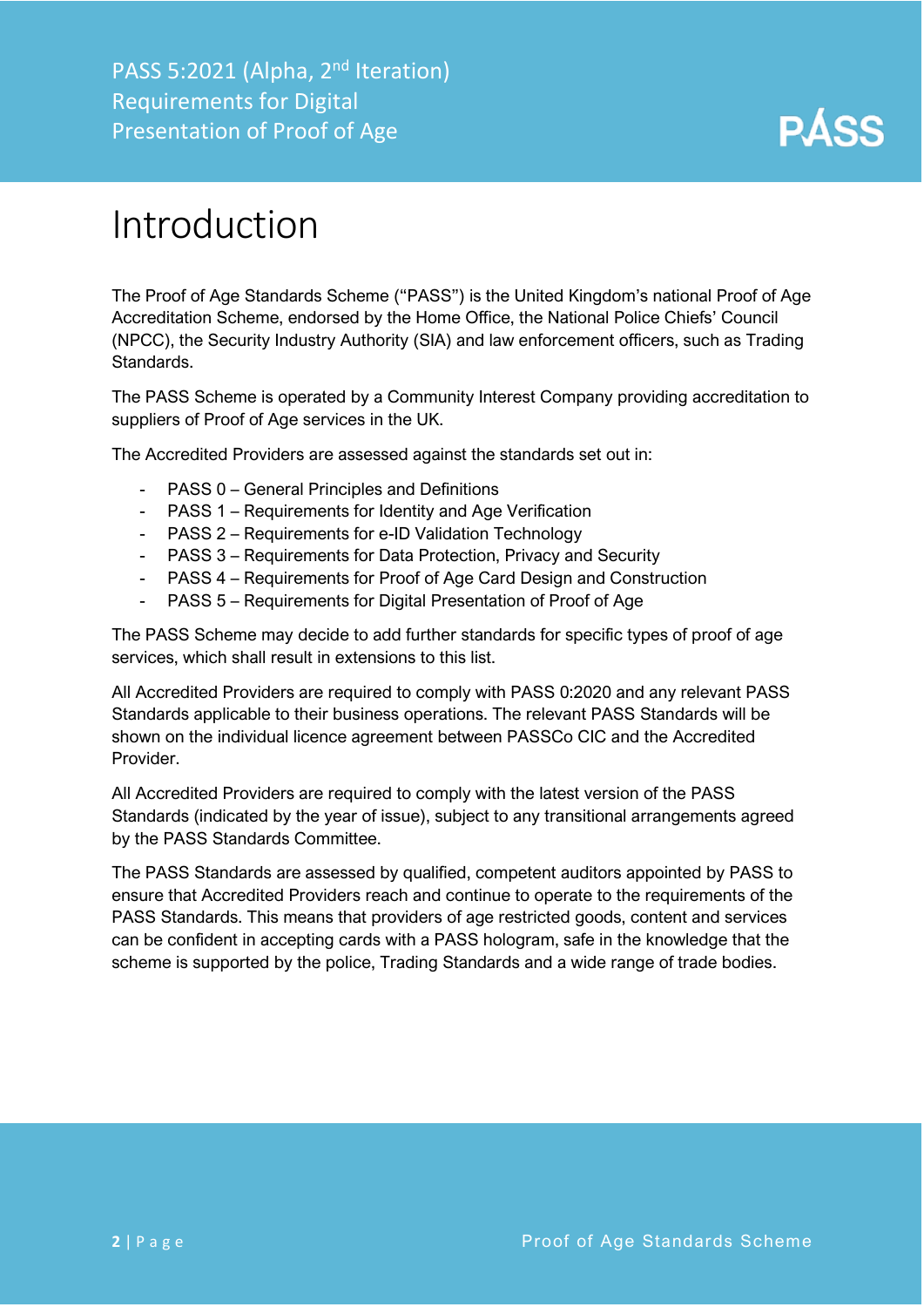PASS 5:2021 (Alpha, 2<sup>nd</sup> Iteration) **Requirements for Digital** Presentation of Proof of Age



### <span id="page-3-0"></span>Contents

| 1. |                                                                              |  |
|----|------------------------------------------------------------------------------|--|
| 2. |                                                                              |  |
| 3. |                                                                              |  |
| 4. |                                                                              |  |
|    |                                                                              |  |
|    |                                                                              |  |
|    | Use of the PASS Trade Mark by Providers of DPoA Interoperability Services 13 |  |
| 5. |                                                                              |  |
|    |                                                                              |  |
|    |                                                                              |  |
|    |                                                                              |  |
|    |                                                                              |  |
|    |                                                                              |  |
|    |                                                                              |  |
|    |                                                                              |  |
|    |                                                                              |  |
|    |                                                                              |  |
|    |                                                                              |  |
|    |                                                                              |  |
|    |                                                                              |  |
|    |                                                                              |  |
| 6. |                                                                              |  |
|    |                                                                              |  |
|    |                                                                              |  |
|    |                                                                              |  |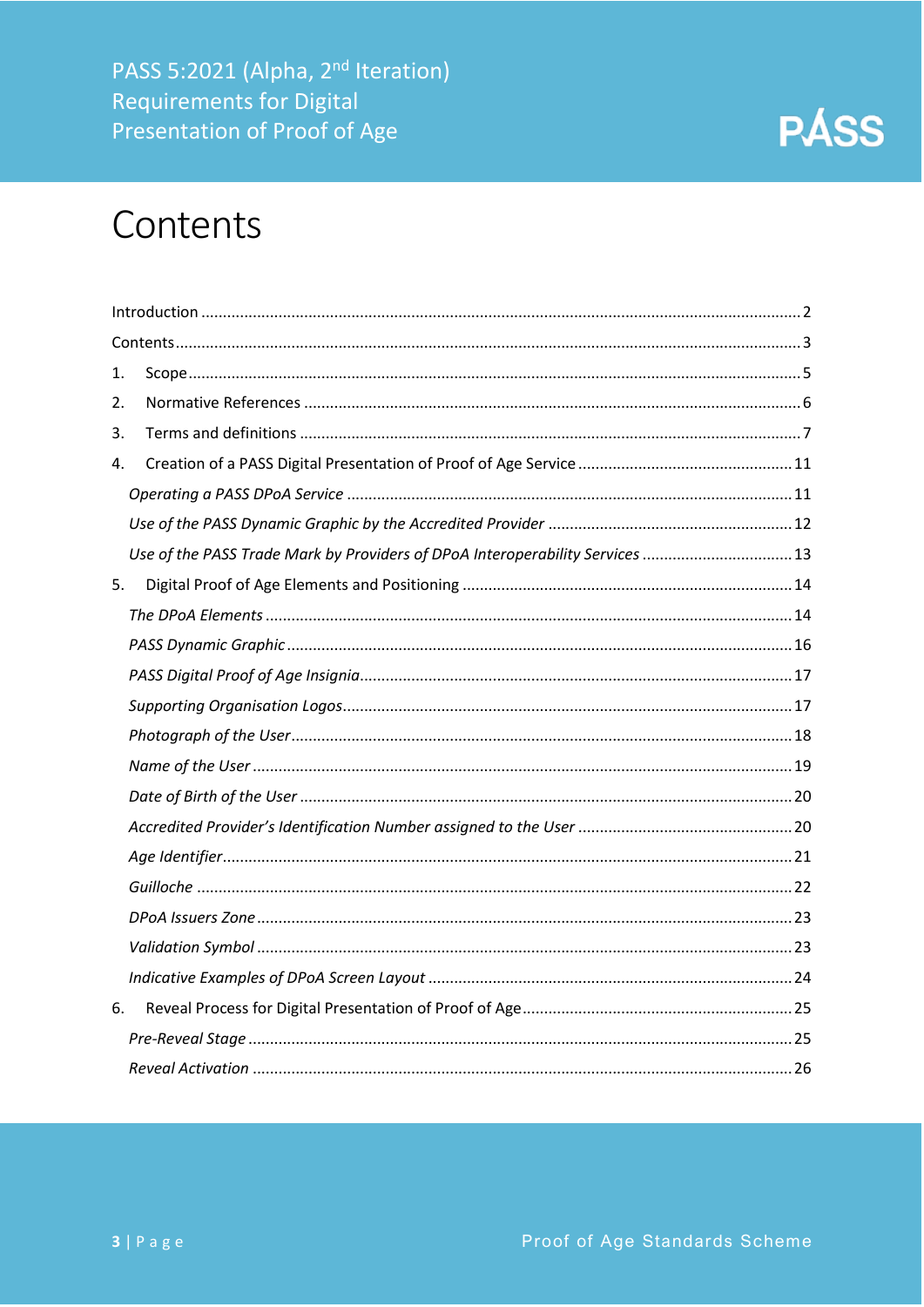

| 7. |  |
|----|--|
|    |  |
|    |  |
|    |  |
|    |  |
|    |  |
|    |  |
|    |  |
|    |  |
| 8. |  |
|    |  |
|    |  |
|    |  |
|    |  |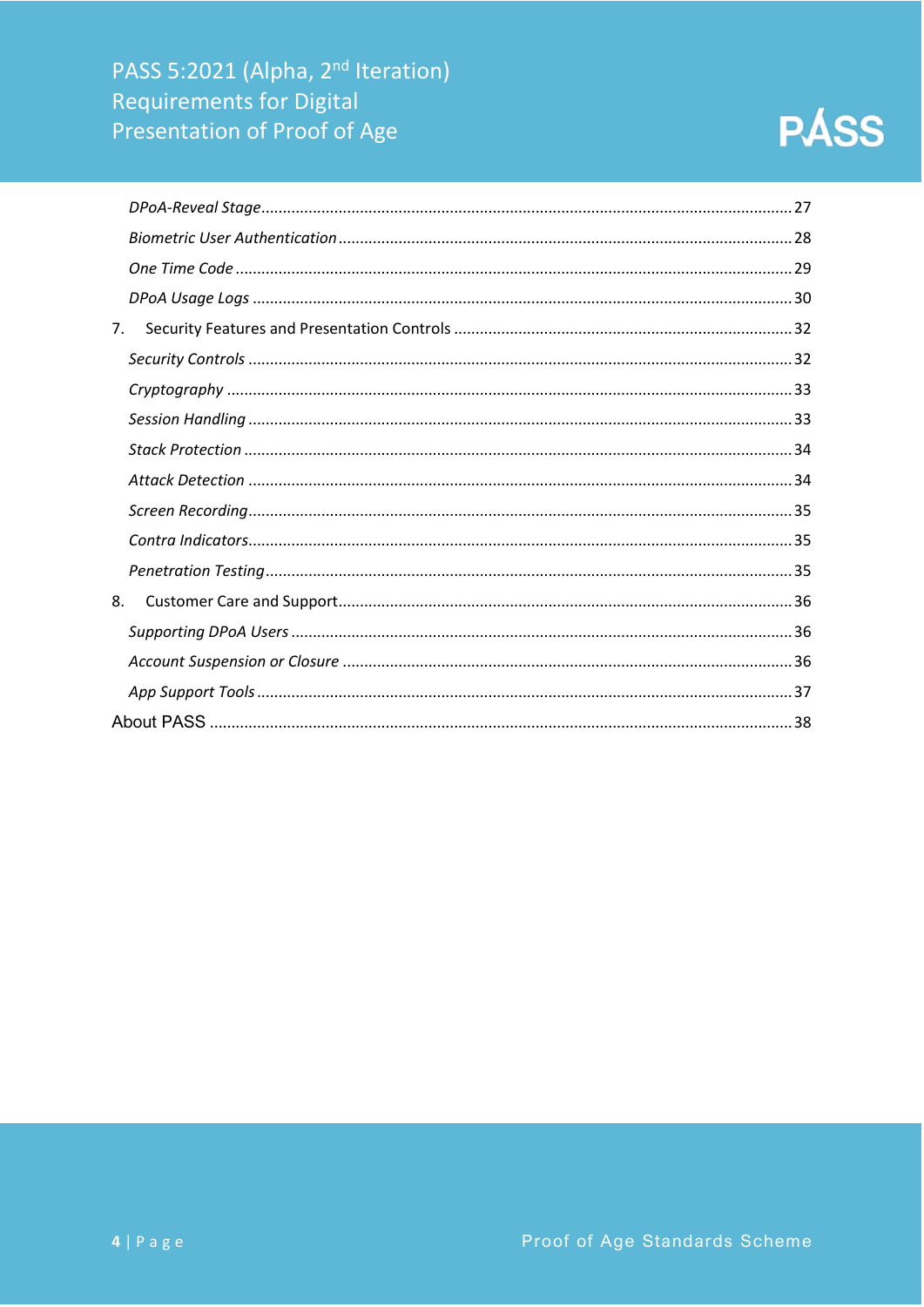# <span id="page-5-0"></span>1. Scope

The Proof of Age Standards Scheme (PASS) Standards are applicable to any Proof of Age provider that wishes to operate under the PASS Scheme and have access to use of the PASS registered Trade mark.

These technical requirements are intended to facilitate the digital presentation of proof of age (DPoA) using a smart device, such as a mobile telephone. They are open standards that do not prescribe the technology or solution provided, but set standards of consistency of display (to ease recognition, interpretation and training for the staff of relying parties) and implement requirements for security and presentation controls.

This part of the PASS Standards:

- establishes the requirements for technical implementation of a digital proof of age application and linkage to a PASS Accredited Provider's database with verified identification and age;
- establishes that Digital Proof of Age (DPoA) does not seek to emulate a Digital ID but does contain high standards of verification to establish that the bearer seeking to prove their age attribute is the person they purport to be;
- determines the security and anti-spoofing control features associated with the digital presentation of proof of age on a device;
- sets the design and look of the user interface (including the layout of the screen, key features, minimum sizing and aspect ratio locks);
- establishes requirements addressing the methods of activation of the digital proof of age including signal activation or code activation:
- sets requirements in relation to presentation attack detection, dealing with spoofing and system level attacks;
- determines the requirements for the control and use of any PASS Dynamic Graphic, including effective controls over technical features of that file (the .GIF PASS image);
- addresses the requirements for dealing with customer care, loss of utility of the App, account recovery and addressing misuse of the App or system;
- establishes the requirements for technical implementation of interoperability between Accredited Providers including by sub-contractors and providers of DPoA Interoperability Services.

PASS 0 establishes the general principles applicable to all PASS Accredited Providers, including common terms and definitions used throughout this PASS Standard.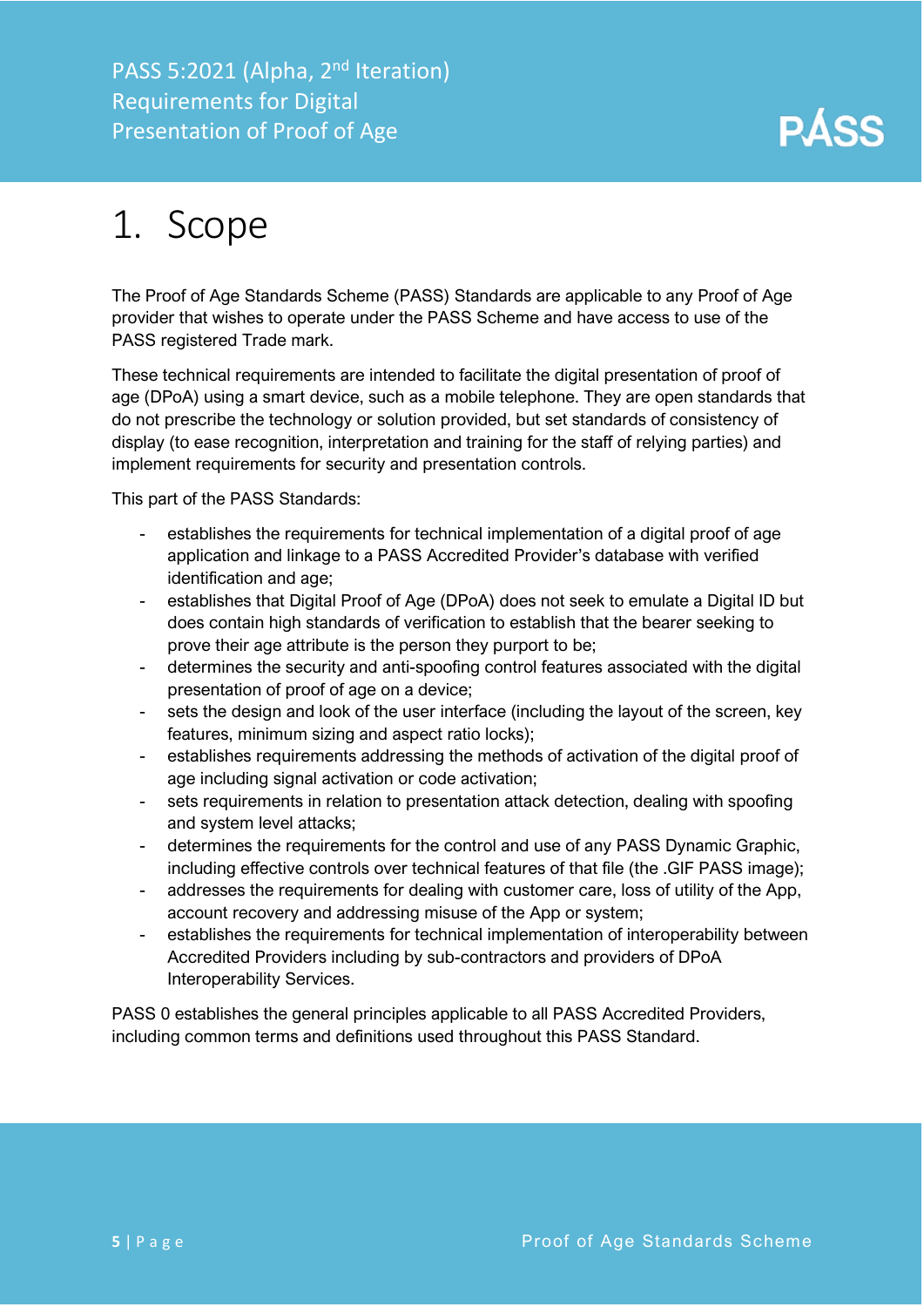

### <span id="page-6-0"></span>2. Normative References

The normative references in PASS 0 are relevant to this standard and, in addition, the following are also relevant:

BS 8626:2020 - Design and operation of online user identification systems – Code of practice

ISO 8601-1:2019 – Date and time – Representations for information interchange – Part 1: Basic rules

ISO/IEC 18092 / ECMA-340—Near Field Communication Interface and Protocol-1 (NFCIP-1)

ISO/IEC 19794-2:2011 - Information technology — Biometric data interchange formats — Part 2: Finger minutiae data

ISO/IEC 19794-5:2011 + A2:2015 Information Technology – Biometric data interchange formats – Part 5: Face image data

ISO/IEC 21481 / ECMA-352—Near Field Communication Interface and Protocol-2 (NFCIP-2)

ISO/IEC 30107 – Information Technology – Biometric presentation attack detection

PAS 1296:2018 – Code of Practice for Age Check Services

UK Government Good Practice Guide 45 – Identity Proofing Guidance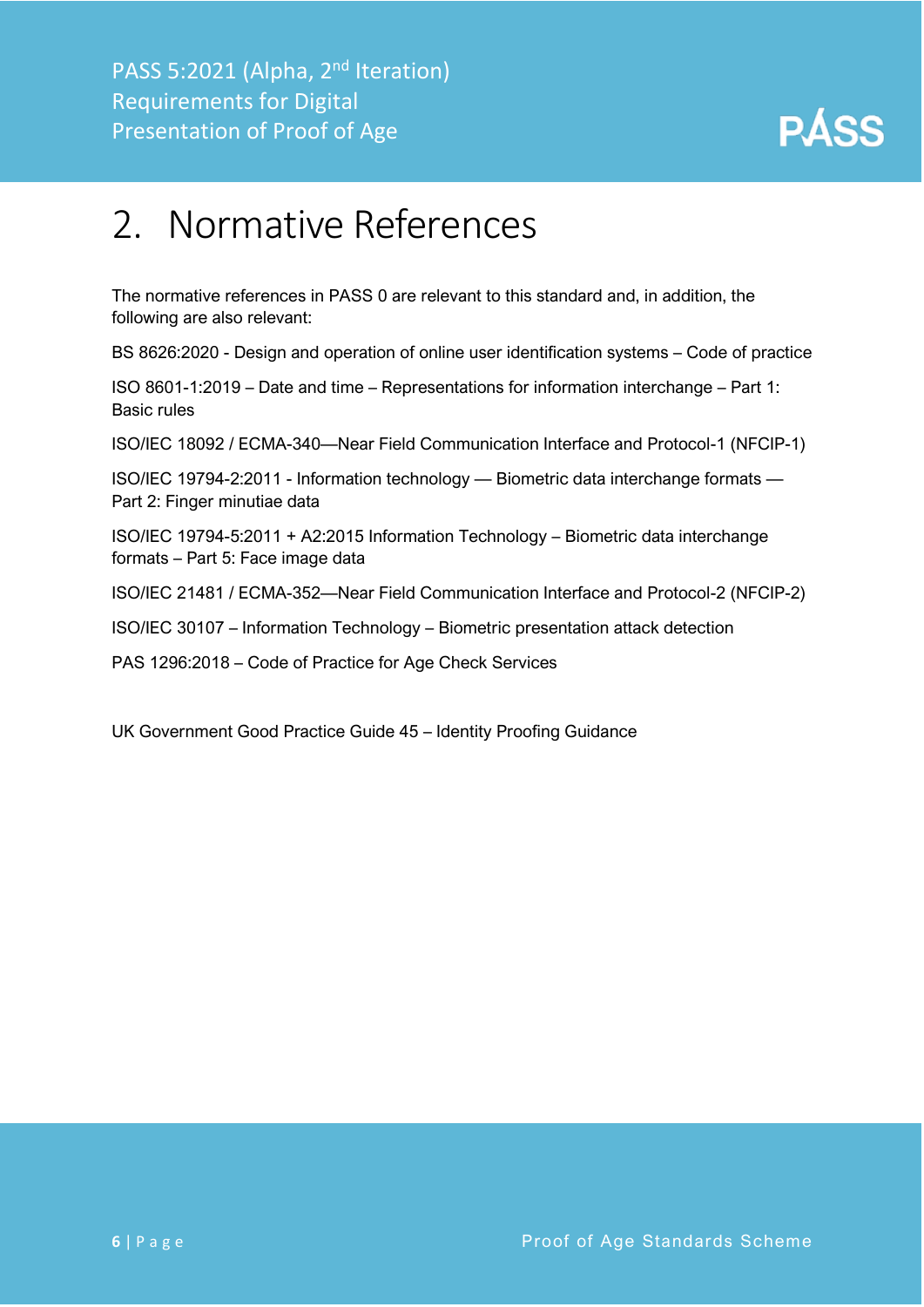

# <span id="page-7-0"></span>3. Terms and definitions

In this document:

**"shall"** indicates a requirement

**"should"** indicates a recommendation

**"may"** indicates a permission

**"can"** indicates a possibility or a capability

**GUIDANCE NOTES** are shown in italic text and are intended to assist the reader with understanding provisions.

When referring to the PASS Standards, refer to the PASS Standard, followed by the year of issue, followed by the provision – such as **PASS 0:2020 4.3.2**.

The terms and definitions established in PASS 0 apply to this standard and all PASS Standards.

| 3.1<br><b>Adult</b>            | Means an individual who has attained the age of 18.                                                                                                                                                                                                                                                                                                                                                                                                                                                                                  |
|--------------------------------|--------------------------------------------------------------------------------------------------------------------------------------------------------------------------------------------------------------------------------------------------------------------------------------------------------------------------------------------------------------------------------------------------------------------------------------------------------------------------------------------------------------------------------------|
| 3.2<br><b>Attack Detection</b> | Means:                                                                                                                                                                                                                                                                                                                                                                                                                                                                                                                               |
|                                | (a) In the context of systems attack detection, the collection<br>of information and taking appropriate response measures<br>by monitoring the DPoA network, system status,<br>behaviour, and the usage of system, which should<br>automatically detect unauthorized usage of system users<br>and attacks of external attackers on the system; and<br>(b) In the context of presentation attack detection, the<br>identification of an artefact or human characteristic<br>presented to the biometric capture subsystem in a fashion |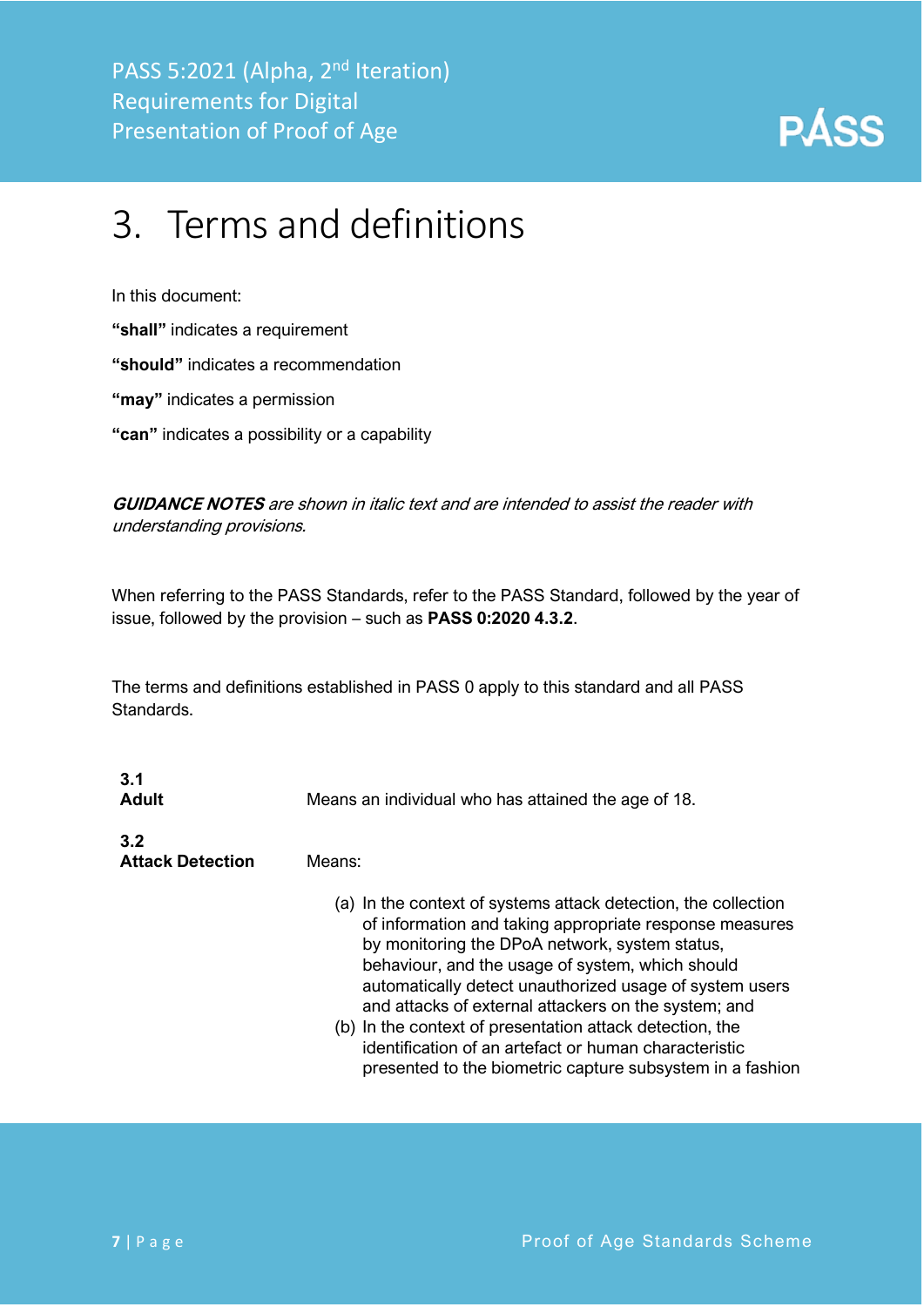

|                                                       | that could interfere with the correct biometric user<br>authentication.                                                                                                                                                        |
|-------------------------------------------------------|--------------------------------------------------------------------------------------------------------------------------------------------------------------------------------------------------------------------------------|
| 3.3<br><b>Biometric User</b><br><b>Authentication</b> | Means the process described in $s.6.16 - 6.19$ of these technical<br>requirements.                                                                                                                                             |
| 3.4<br><b>Brute Force Attack</b>                      | Means an attack on a cryptosystem that employs an exhaustive<br>search of a set of keys, passwords or other data, such as<br>encryption keys.                                                                                  |
| 3.5<br><b>Child</b>                                   | Means an individual that has not attained the age of 18.                                                                                                                                                                       |
| 3.6<br><b>Code Activation</b>                         | Means activation of the DPoA elements in accordance with s.6.8<br>of these technical requirements.                                                                                                                             |
| 3.7<br>Cryptography                                   | Means the discipline which embodies principles, means, and<br>methods for the transformation of data in order to hide its<br>information content, prevent its undetected modification, and/or<br>prevent its unauthorized use. |
| 3.8<br><b>DPoA</b>                                    | Means Digital Proof of Age                                                                                                                                                                                                     |
| 3.9<br>DPoA app                                       | Means an application for download and use within an operating<br>system of a mobile device that can be used to manage and reveal<br>a DPoA.                                                                                    |
| 3.10<br><b>Encryption</b>                             | Means the function of transforming data by the discipline of<br>cryptography so as to make the data undecipherable to anyone<br>other than the legitimate sender and receiver.                                                 |
| 3.11<br>Jailbreaking                                  | Means the process of exploiting the flaws of a locked-down<br>electronic device to install software other than what the<br>manufacturer has made available for that device. Jailbreaking                                       |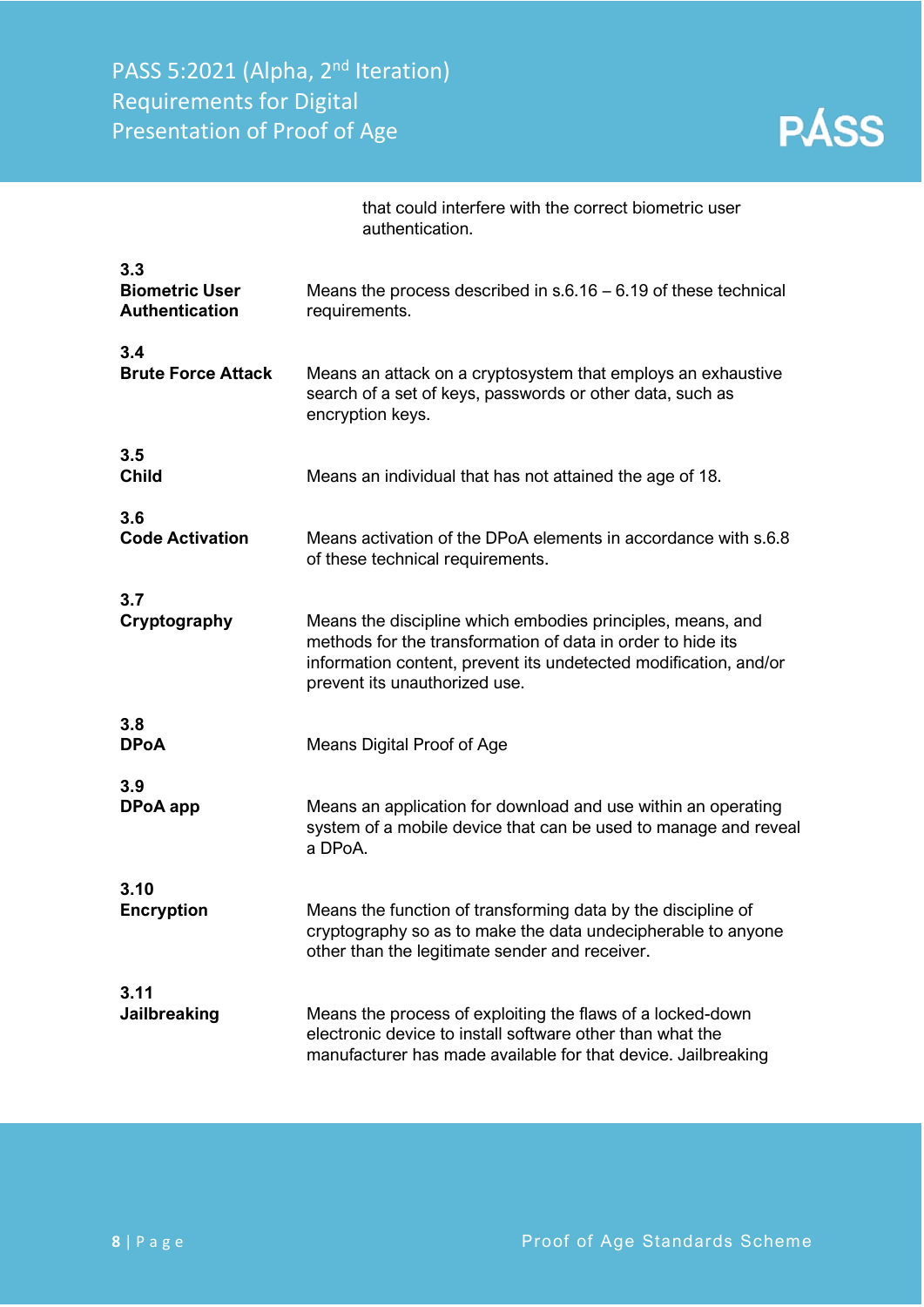PASS 5:2021 (Alpha, 2<sup>nd</sup> Iteration) Requirements for Digital Presentation of Proof of Age

|                                                                         | allows the device owner to gain full access to the root of the<br>operating system and access all the features.                                                                                                                                                                                                                    |
|-------------------------------------------------------------------------|------------------------------------------------------------------------------------------------------------------------------------------------------------------------------------------------------------------------------------------------------------------------------------------------------------------------------------|
| 3.12<br><b>Man-in-the-Middle</b><br><b>Attack</b>                       | Means a systems attack in which an attacker is able to read,<br>insert, and modify messages between two parties without their<br>knowledge.                                                                                                                                                                                        |
| 3.13<br><b>Matrix Barcode</b>                                           | Means a two-dimensional code consisting of black and white<br>"cells" or dots arranged in either a square or rectangular pattern.<br>One example of a matrix barcode is a Quick Response (QR)<br>Code.                                                                                                                             |
| 3.14<br><b>Near Field</b><br><b>Communication</b><br>(NEC)              | Means a set of communication protocols for communication<br>between two electronic devices over a distance of 4 cm or less as<br>set out in ISO/IEC 18092 / ECMA-340-Near Field<br>Communication Interface and Protocol-1 (NFCIP-1) or ISO/IEC<br>21481 / ECMA-352-Near Field Communication Interface and<br>Protocol-2 (NFCIP-2). |
| 3.15<br><b>PASS Dynamic</b><br>Graphic                                  | Means a Graphic Interchange Format file issued to the Accredited<br>Provider by PASSCo for use within a DPoA.                                                                                                                                                                                                                      |
| 3.16<br><b>Primary DPoA</b><br><b>Elements</b>                          | Means the DPoA elements described in s.5.1.                                                                                                                                                                                                                                                                                        |
| 3.17<br><b>Providers of DPoA</b><br>Interoperability<br><b>Services</b> | Means the sub-contractors of Accredited Providers that are<br>established to provide the interoperability functionality of DPoA<br>services.                                                                                                                                                                                       |
| 3.18<br><b>Relying Party</b>                                            | Means an entity that relies upon the DPoA.                                                                                                                                                                                                                                                                                         |
| 3.19<br><b>Rooted Device</b>                                            | Means a process of unlocking devices to attain higher<br>administrative privileged controls. This can include gaining the<br>ability to install unapproved apps, update operating systems,                                                                                                                                         |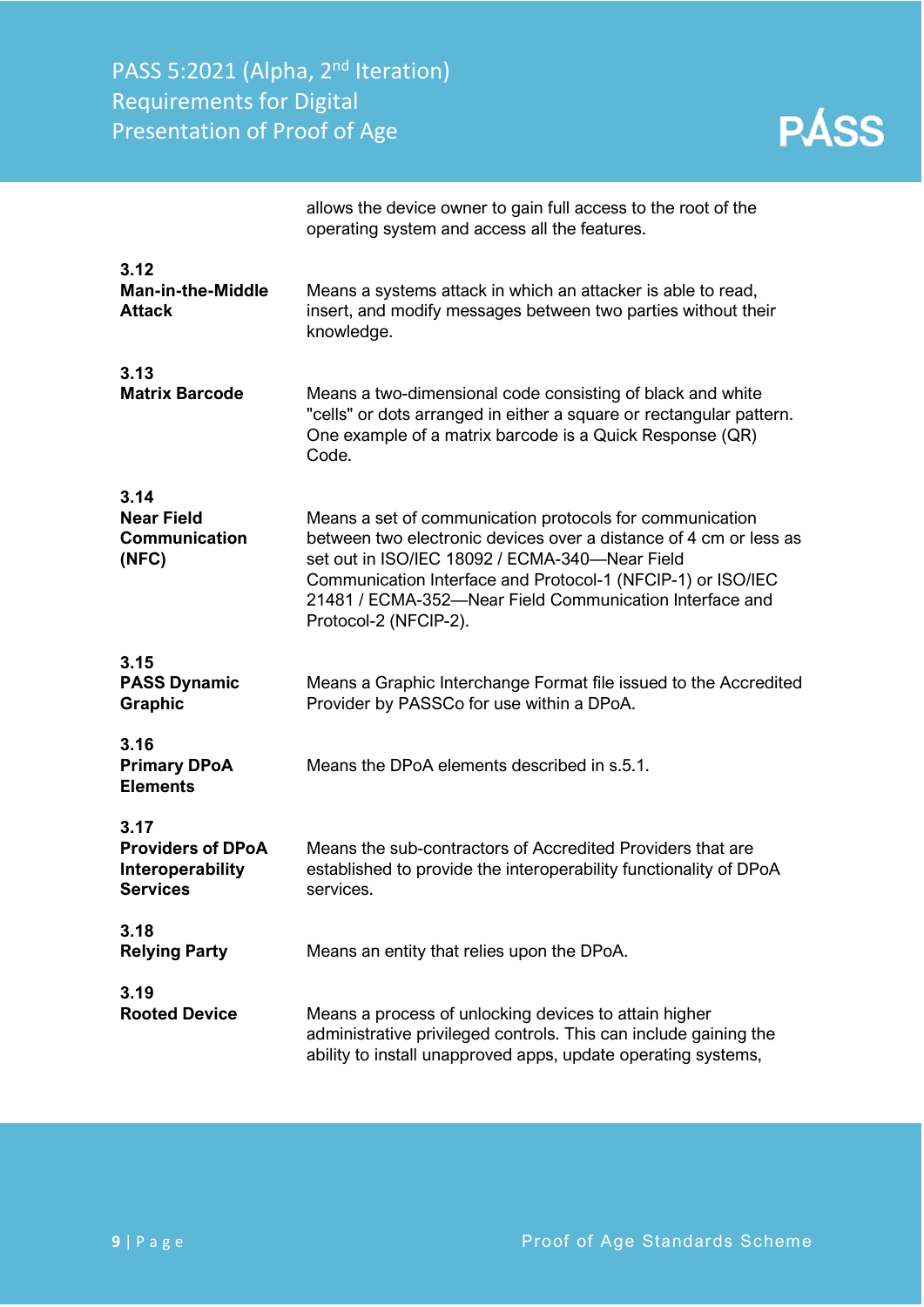PASS 5:2021 (Alpha, 2<sup>nd</sup> Iteration) Requirements for Digital Presentation of Proof of Age

|                                           | delete unwanted apps, underclock or overclock the processor,<br>replace firmware and customize anything else.                                                                                       |
|-------------------------------------------|-----------------------------------------------------------------------------------------------------------------------------------------------------------------------------------------------------|
| 3.20<br><b>Secondary DPoA</b><br>elements | Means the DPoA elements described in s.5.2.                                                                                                                                                         |
| 3.21<br><b>Signal Activation</b>          | Means activation of the DPoA elements in accordance with s.6.5<br>of these technical requirements.                                                                                                  |
| 3.22<br><b>SSL Pinning</b>                | Means the processing of incorporating the expected secure<br>socket layer certificate for a server into the application interface<br>with that server.                                              |
| 3.23<br><b>Stack</b>                      | Means a technology stack, also called a solutions stack,<br>technology infrastructure, or a data ecosystem, as a list of all the<br>technology services used to build and run the DPoA application. |
| 3.24<br><b>Stack Canaries</b>             | Means a process used to detect a stack buffer overflow before<br>execution of malicious code in an application can occur.                                                                           |

**10** | Page **10** | Page **Proof of Age Standards Scheme** 

**PÁSS**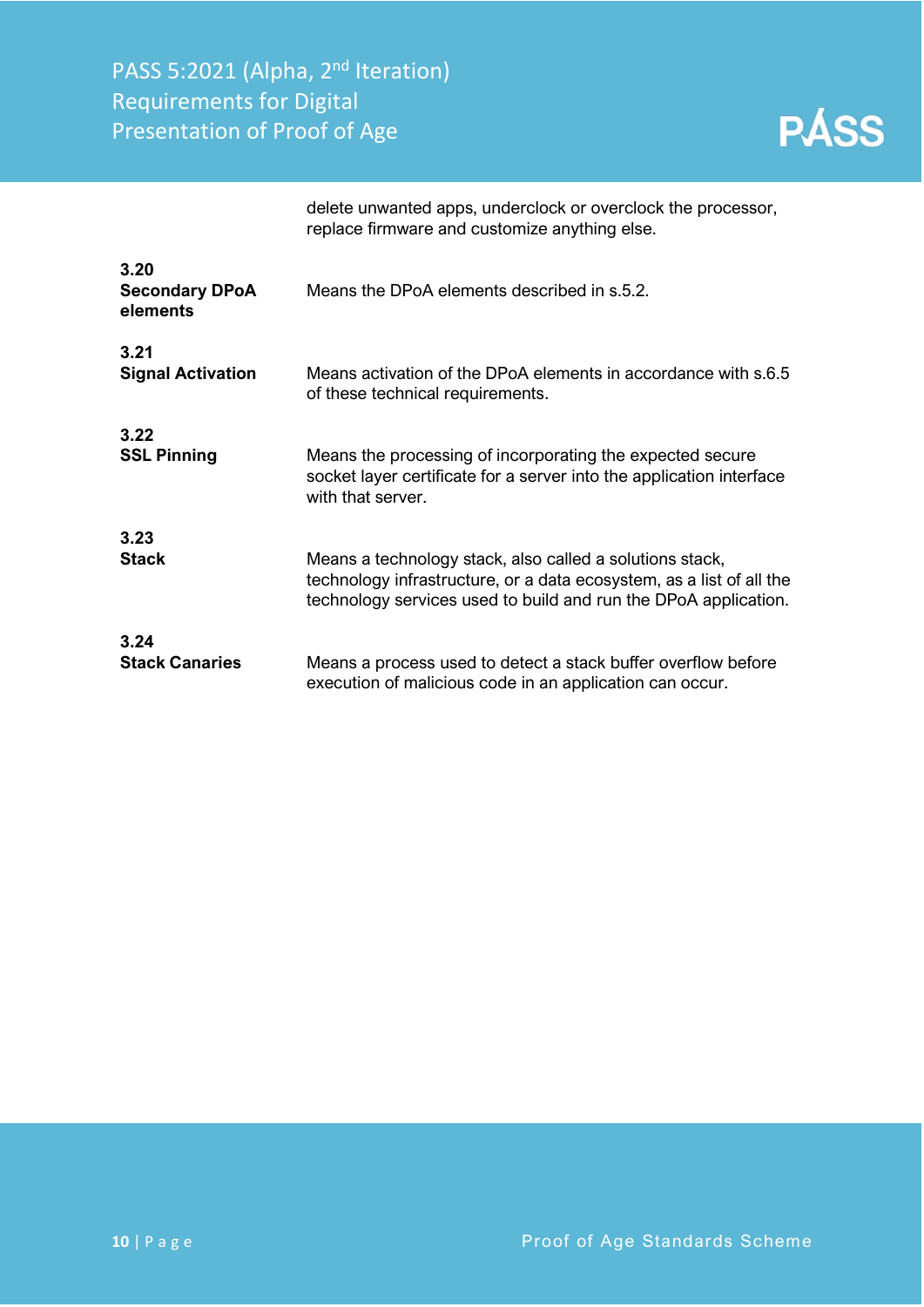

# <span id="page-11-0"></span>4. Creation of a PASS Digital Presentation of Proof of Age Service

#### <span id="page-11-1"></span>*Operating a PASS DPoA Service*

4.1 An Accredited Provider may establish a technical user interface to provide the facility for the user to display their proof-of-age status through a digital device (such as through a mobile telephone). This is called a DPoA throughout these technical requirements.

Note: The creation of a DPoA is optional for Accredited Providers. It is also not a requirement that an Accredited Provider issuing a DPoA also has to issue physical cards as well. The relevant provisions of the PASS Standards will apply to the type of business operation of the Accredited Provider.

- 4.2 The DPoA shall be established in accordance with the requirements of these technical requirements.
- 4.3 An Accredited Provider shall establish the identity and age verification of the user in accordance with PASS 1 – Requirements for Identity and Age Verification and, if paragraph 4.6 of those requirements applies, in accordance with PASS 2 – Requirements for e-ID Validation Technology.
- 4.4 An Accredited Provider shall comply with the requirements of PASS 0, 4.4 (confident so they are sure) in determining that the user account is correctly associated with the established identity and age verification.
- 4.5 The Accredited Provider shall provide a facility for user account set up on the DPoA which shall secure:
	- (a) Enrolment of the user;
	- (b) Binding of the user to the identity and age verification established by paragraph 4.3.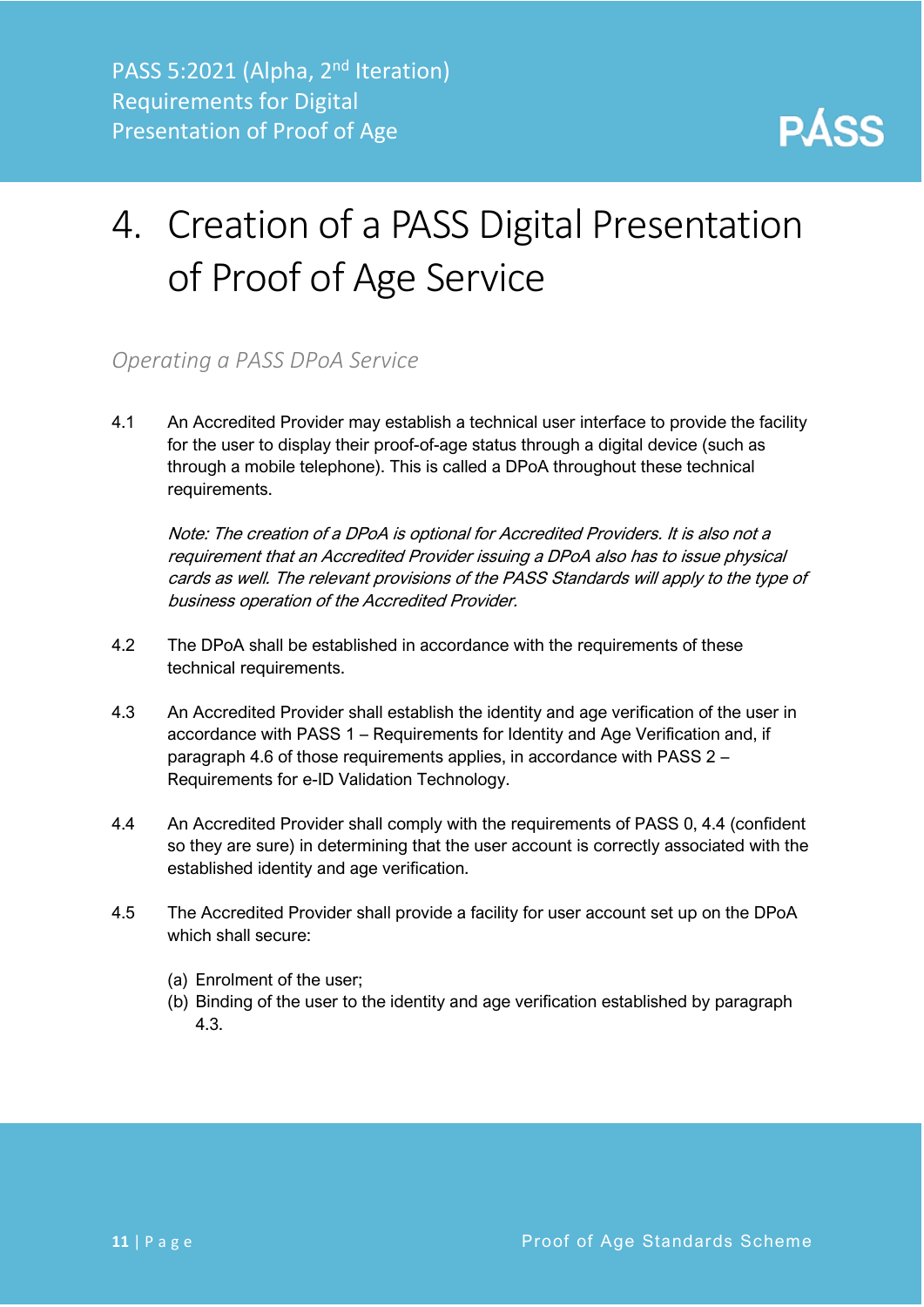

Note: Recommendations on the implementation of these processes are provided in BS 8626:2020 - Design and operation of online user identification systems – Code of practice.

4.6 The user account shall be bound to the device by establishing a record of the device identification number.

<span id="page-12-0"></span>*Use of the PASS Dynamic Graphic by the Accredited Provider*

4.7 The PASS Dynamic Graphic shall consist of a moving image of the PASS Hologram Logo provided in Graphic Interchange Format (.GIF) designed to display on a repeating five second loop for the duration of the DPoA display in accordance with s.5.6 to 5.8.



- 4.8 Accredited Providers or their sub-contractors shall handle and use the PASS Dynamic Graphic in accordance with this section.
- 4.9 The PASS Dynamic Graphic shall be treated as a controlled asset. This means that, from the receipt of the PASS Dynamic Graphic (.GIF) file for or on behalf of the Accredited Provider through to the incorporation of it in a DPoA app and the deletion or removal of it, the PASS Dynamic Graphic shall be actively tracked and monitored.
- 4.10 Accredited Providers or their sub-contracts shall not place the PASS Dynamic Graphic in the public domain other than embedded within a DPoA app.
- 4.11 The transmission of the PASS Dynamic Graphic shall always be encrypted.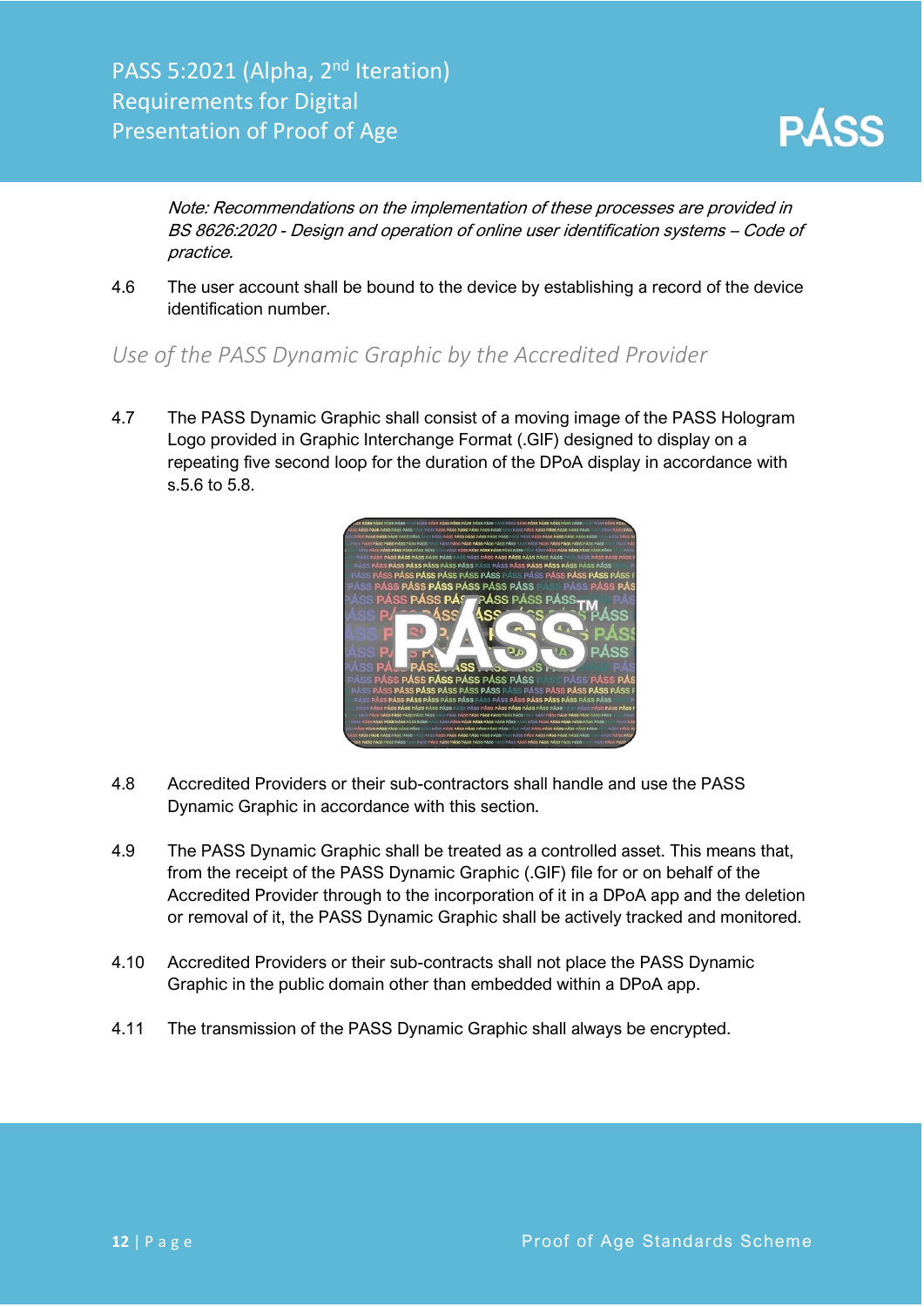

- 4.12 The Accredited Provider shall record, and be subject to audit on the number of DPoA user accounts created by the Accredited Provider.
- 4.13 Each creation of an active account by an Accredited Provider shall be a licensed use of the PASS Dynamic Graphic.

### <span id="page-13-0"></span>*Use of the PASS Trade Mark by Providers of DPoA Interoperability Services*

- 4.14 An Accredited Provider or any DPoA Interoperability Service shall not use the PASS Trade Mark to indicate that their DPoA is compatible with these PASS Technical Requirements unless:
	- (a) They have submitted an interoperability statement to PASSCo;
	- (b) They have produced an integration protocol for their system in accordance with the Interoperability Guidelines issued by PASSCo;
	- (c) They have provided a copy of their interoperability statement and integration protocol to all Accredited Providers of DPoA;
	- (d) They have not established or attempted to establish any exclusivity arrangements with any individual relying parties;
	- (e) Their approach to interoperability has been audited by the PASSCo auditors to ensure that it is compatible with these PASS Technical Requirements.

Note: These Technical Requirements recognise that interoperability with the electronic systems of relying parties is critical to success. It is intended that these requirements are enabling, to provide for multiple potential opportunities for digital interoperability, but it is also clear from relying parties that they want a uniform approach. As the market for DPoA develops, PASS expects solutions to emerge for this and the purpose of this section is for there to be some future oversight of those solutions to ensure that they remain appropriate for the PASS ecosystem.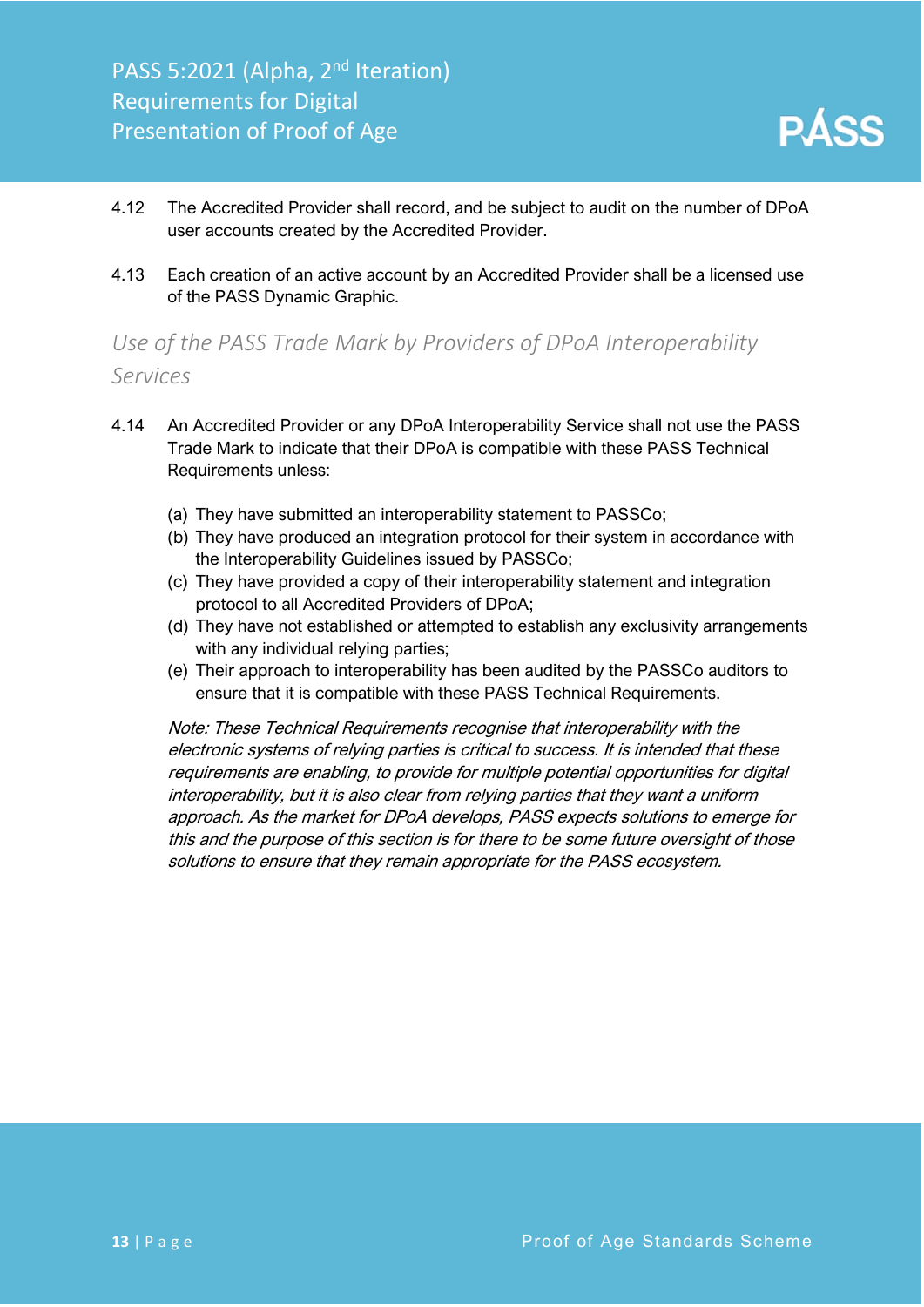

# <span id="page-14-0"></span>5. Digital Proof of Age Elements and Positioning

<span id="page-14-1"></span>*The DPoA Elements*

- 5.1 The primary DPoA elements shall consist of:
	- (a) The PASS Dynamic Graphic
	- (b) The PASS Digital Proof of Age Insignia
	- (c) The Supporting Organisation Logos
	- (d) The Photograph of the User
	- (e) The Date of Birth of the User
	- (f) The Age Identifier
	- (g) The Guilloche (a complex patterned emblem)
	- (h) The DPoA Issuers Zone
	- (i) The Validation Symbol
- 5.2 The secondary DPoA elements shall consist of:
	- (a) The Name of the User
	- (b) The Accredited Provider's Identification Number assigned to the User
- 5.3 The DPoA shall only be operable on a device that is capable of displaying all of the primary DPoA elements in the required sizes in a single field of vision on the device (i.e. without screen scrolling). The DPoA may also display the secondary DPoA elements in the required sizes in the same field of vision on the device.

Note: This requirement would indicate that the DPoA would not be operable on a small smart device (such as a watch) and Accredited Providers may need to describe minimum screen sizes for devices in their marketing and communications to enable compliance with this requirement.

Note: The display of DPoA elements in a specified format is intended to aid the recognition by staff of the relying party of a PASS accredited proof of age. This is particularly important for staff training and ubiquitous acceptance of PASS proof of age.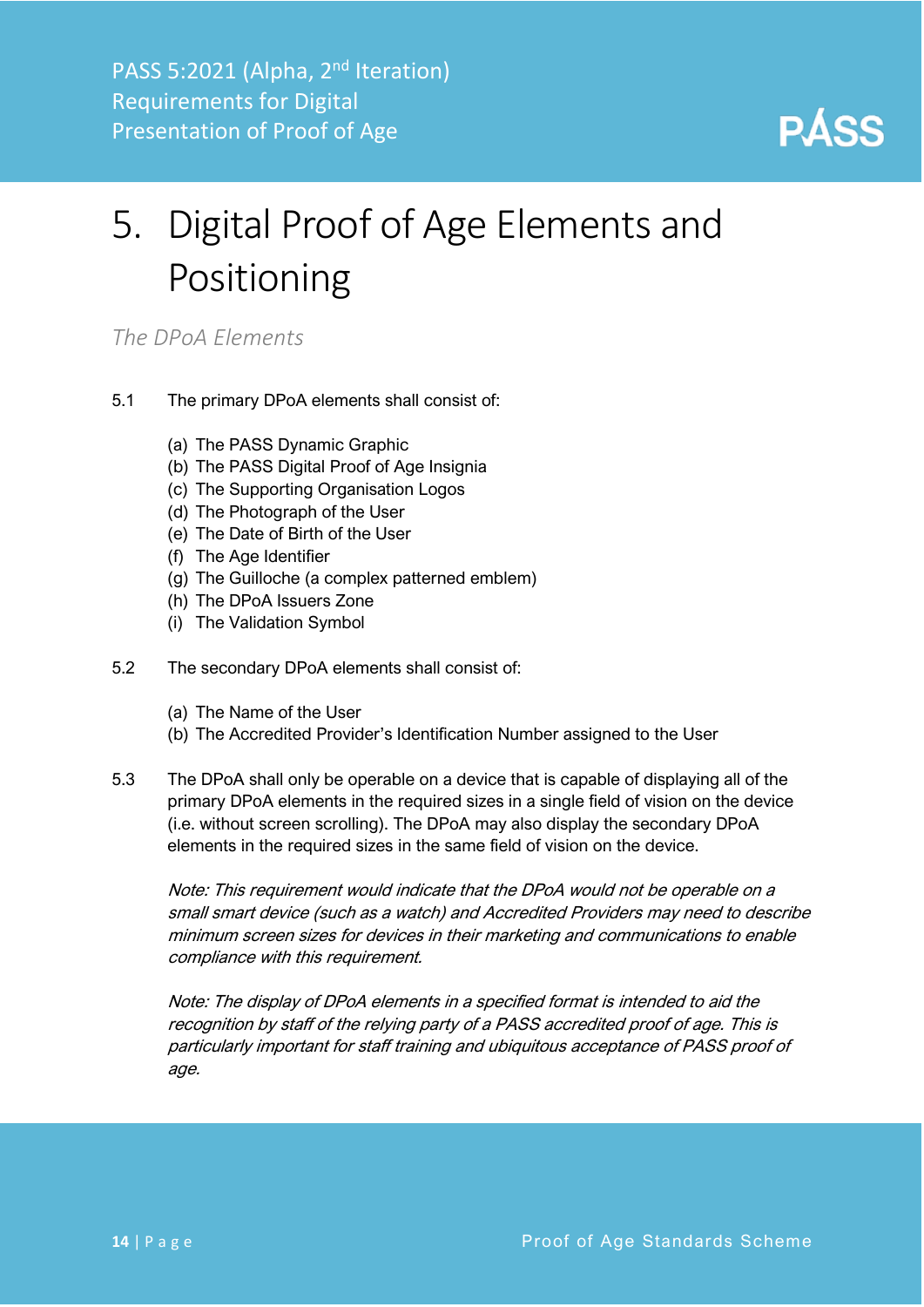

#### 5.4 The DPoA shall be capable of functioning on devices operating:

- (a) in portrait or landscape;
- (b) with screen rotation or lock enabled;
- (c) with dark, light or automatic background appearance;
- (d) with adaptive ambient lighting adjustment (for brightness and contrast);
- (e) with dynamic type display;
- (f) with standard or zoomed features provided paragraph 5.2 can be complied with;
- (g) with spoken content or audio descriptions enabled;
- (h) with hearing commands, sound recognition or adaptive displays;
- (i) with subtitles or captioning;
- (j) on devices and equipment that supports users with additional needs, such as braille activated devices (provided that the interface display to the relying party is in a manner that enables them to view the DPoA elements).
- 5.5 The positioning of DPoA elements shall be described by reference to portrait or landscape grids:



Note: Each of the DPoA elements has a defined position on screen to aid recognition, quick interpretation and training for the staff of relying parties. In these technical requirements, the location of each element or zone is defined by reference to these grids. Line 1 in portrait or landscape is reserved for the navigation bar of the DPoA enabling a user to access the menu, go back or close the DPoA. Typically, this would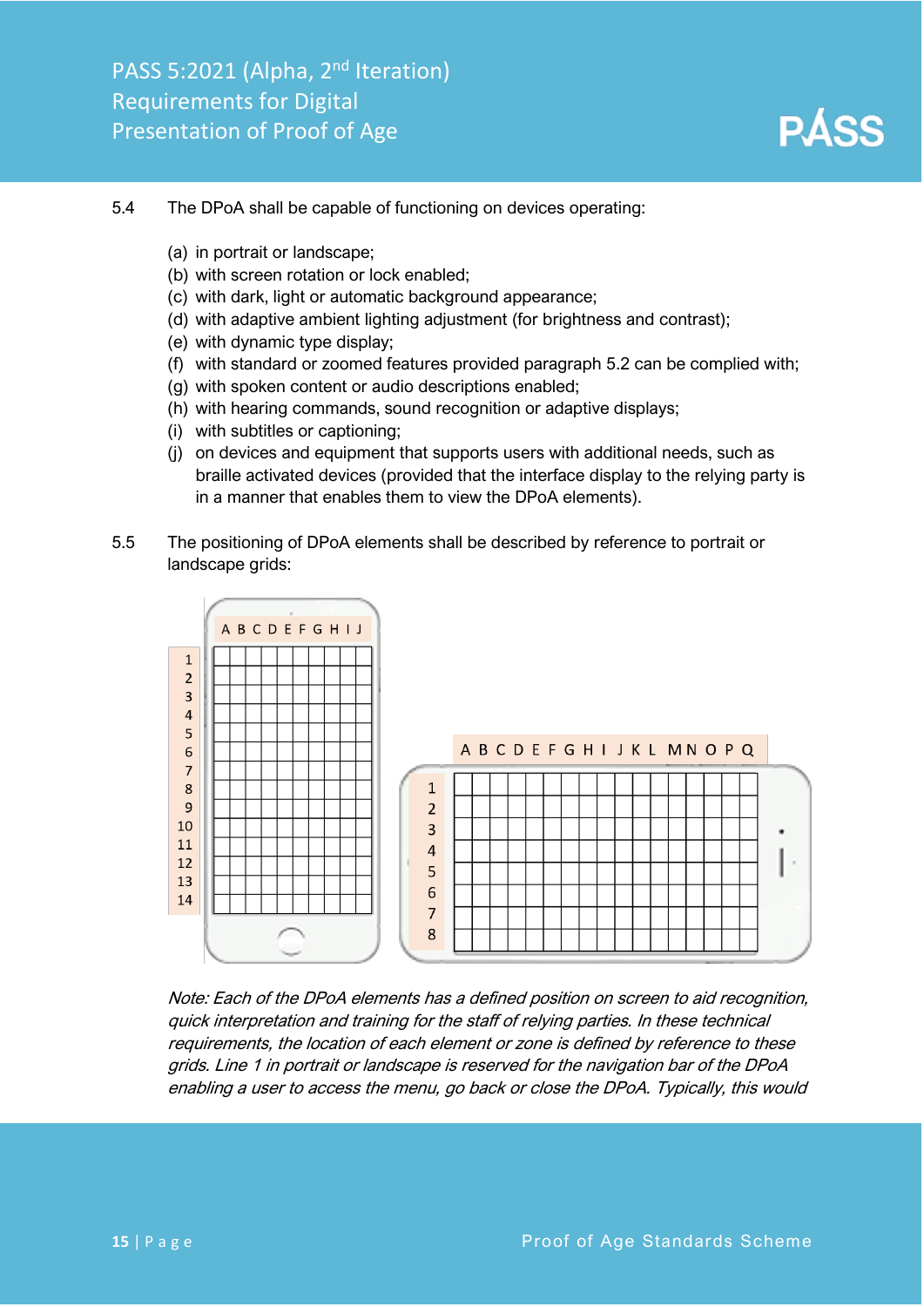sit below a space on the user's screen indicating the connection, time and battery status of the device.

The layout of pages of the DPoA other than the DPoA reveal page, such as those required for account management, transparency information, customer service or advice are at the discretion of the DPoA provider.

5.6 The DPoA elements may be held in an encrypted file on the device for serving to the DPoA reveal for a maximum period of seven days before re-authentication with the Accredited Provider's server and re-encryption on the local device.

Note: This permits the DPoA to serve elements from a local folder where there is no device connection to the Accredited Provider's server for a maximum period of one week.

#### <span id="page-16-0"></span>*PASS Dynamic Graphic*

- 5.7 The PASS Dynamic Graphic shall display on screen (when permitted by these technical requirements) in a manner that secures that it is:
	- (a) at least 20mm wide;
	- (b) at least 15mm high;
	- (c) with square edges (i.e. that the left and right sides of the PASS Dynamic Graphic are at right angles  $(\pm 1^{\circ})$  to the top and bottom of the graphic);
	- (d) with square or cornered edges with ingress to the hologram not exceeding 2mm;
	- (e) with a locked aspect ratio if the user reorientates the display; and
	- (f) orientated such that the PASS Dynamic Graphic is parallel  $(\pm 1^{\circ})$  to the bottom of the screen.
- 5.8 The PASS Dynamic Graphic shall display on screen with a transparent layer graphic co-terminus with it and on a layer above the PASS Dynamic Graphic.

Note: This is to hinder simple copy and paste functions, although more technical protections of the PASS Dynamic Graphic as set out in s.7 are required to hinder more complex attack vectors for the Graphic.

- 5.9 The PASS Dynamic Graphic shall display on screen (when permitted by these technical requirements) in a position, by reference to the diagrams in s.5.4, that is:
	- (a) In portrait orientation, centred in squares G6 I6 and G7 I7;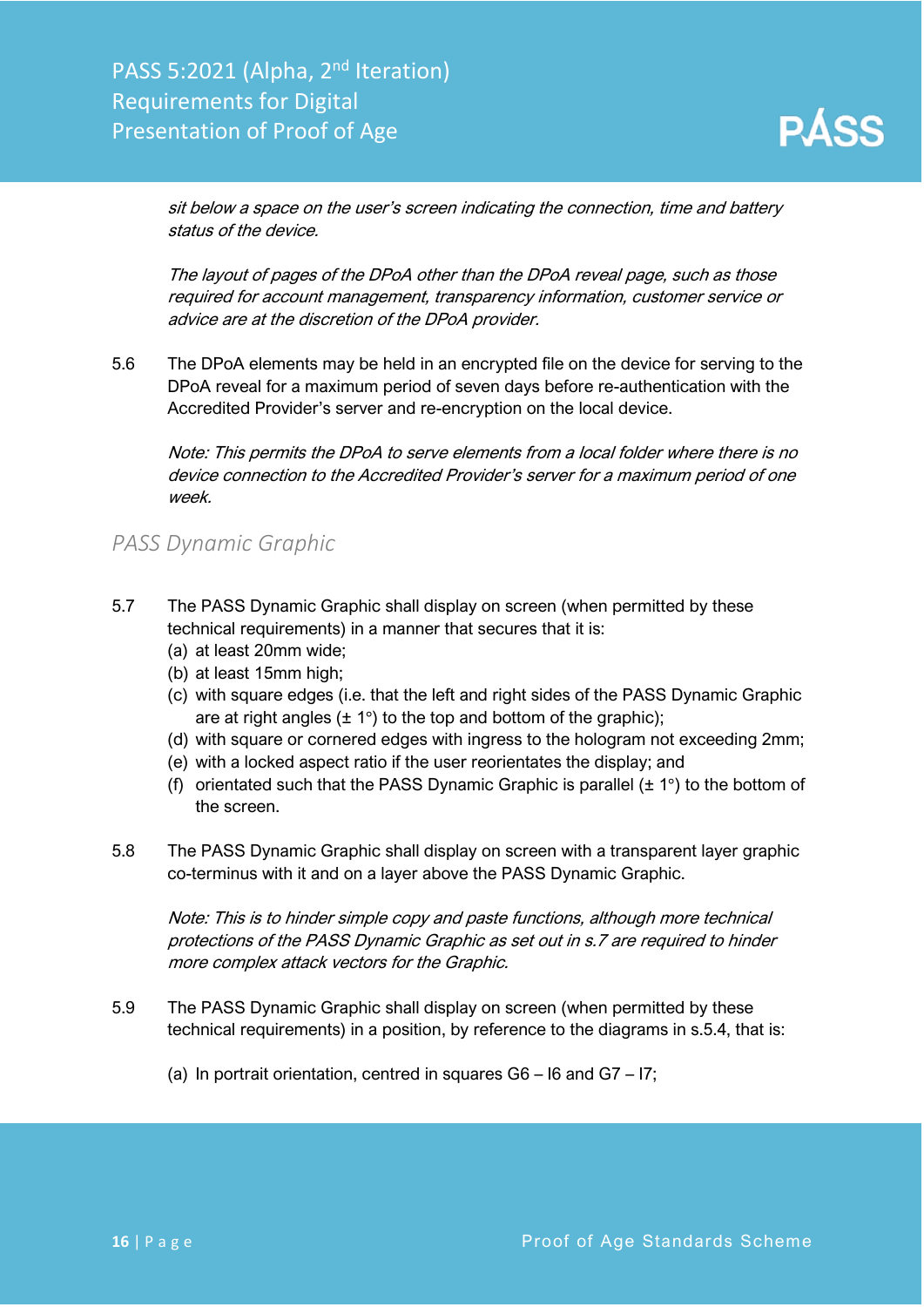

#### (b) In landscape orientation, centred in squares M4 – O4 and M5 – O5.

#### <span id="page-17-0"></span>*PASS Digital Proof of Age Insignia*

- 5.10 The PASS Digital Proof of Age Insignia shall consist of:
	- (a) The PASS Trade Mark at least 10mm wide and 4 mm high;
	- (b) The words 'Proof of Age' in Helvetica Now Light minimum 9pt text.
- 5.11 The PASS Digital Proof of Age Insignia shall display on screen (when permitted by these technical requirements) in a position, by reference to the diagrams in s.5.4, that is:
	- (a) In portrait orientation, centred in squares  $G4 14$  and  $G5 15$ , with the Insignia above the words 'Proof of Age';
	- (b) In landscape orientation, left justified in squares B2 H2, with the Insignia to the left of the words 'Proof of Age'.

#### <span id="page-17-1"></span>*Supporting Organisation Logos*

- 5.12 The Supporting Organisation logos shall be displayed in the Supporting Organisation Zone in a position, by reference to the diagrams in s.5.4, that is:
	- (a) In portrait orientation, centred in squares A13 F13 and A14 F14;
	- (b) In landscape orientation, centred in squares A7 F7 and A8 F8.

The current organisations supporting the PASS Scheme that permit the use of their logo on the Face of the Card are:

o The National Police Chiefs' Council

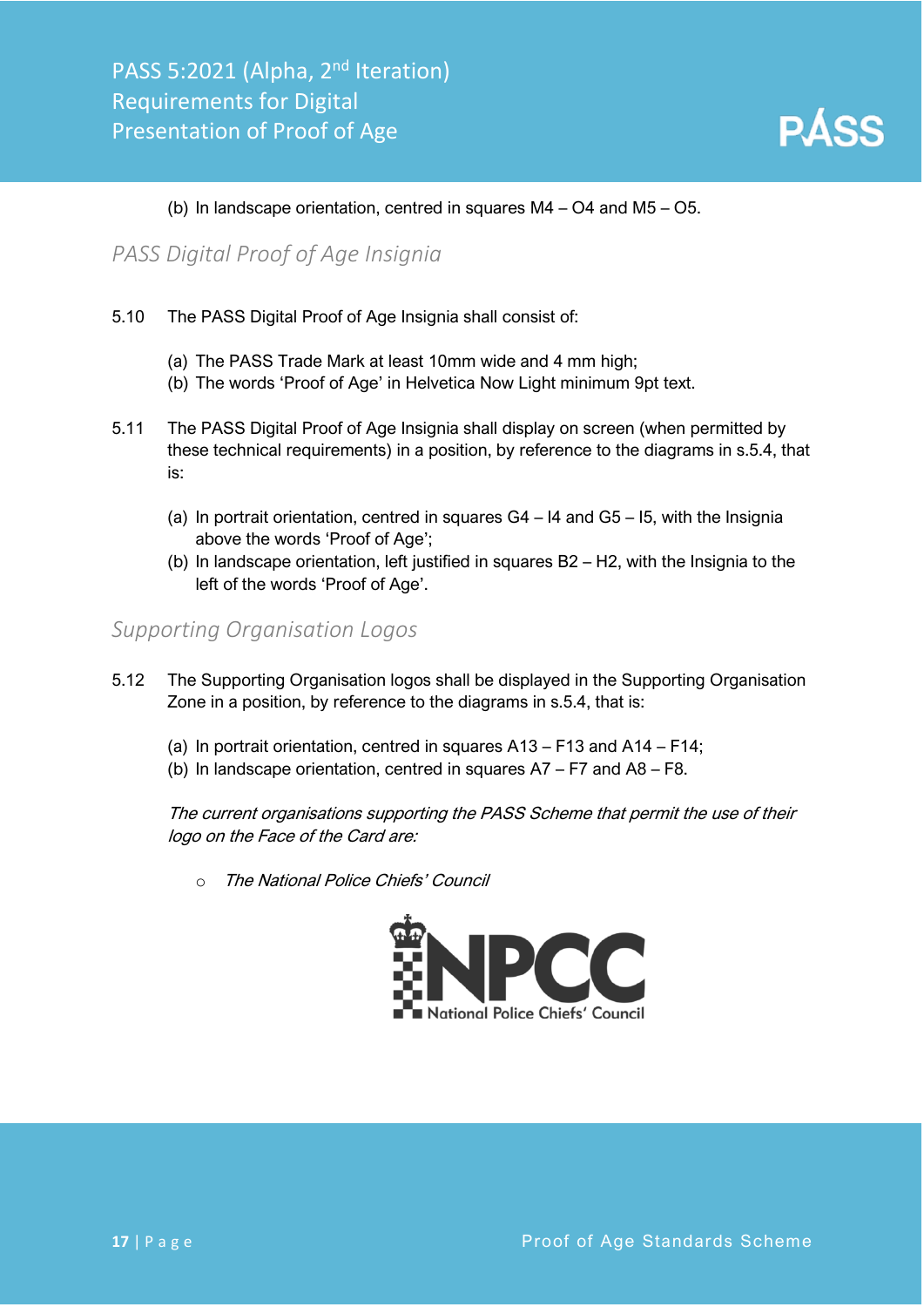

o The Security Industry Authority



5.13 Accredited Providers shall not use any supporting organisations logos in any context other than as the logos would appear on a DPoA issued by the Accredited Provider, in any publicity or promotional materials, unless the Accredited Provider has the direct authorisation in writing of the supporting organisation to do so.

#### <span id="page-18-0"></span>*Photograph of the User*

- 5.14 The Photograph of the User shall be served to the DPoA from the photograph obtained and held by the Accredited Provider in accordance with PASS 1, 8.1 – 8.10 (Photograph Standards).
- 5.15 The Photograph of the User shall display on screen (when permitted by these technical requirements) in a manner that secures it is:
	- (a) at least 28mm wide;
	- (b) at least 36mm high;
	- (c) with square edges (i.e. that the left and right sides of the photograph are at right angles  $(\pm 1^{\circ})$  to the top and bottom of the graphic);
	- (d) with square or cornered edges with ingress to the photograph not exceeding 2mm or have a blended fade background to the guilloche such that the background of the photograph fades to the outer edges;
	- (e) with a locked aspect ratio if the user reorientates the display;
	- (f) orientated such that the photograph is parallel  $(\pm 1^{\circ})$  to the bottom of the screen.
- 5.16 The photograph of the user shall be displayed in the pixel aspect ratio as captured in accordance with PASS 1, 8.1 – 8.10 (Photograph Standards).
- 5.17 The photograph of the user shall be displayed in colour.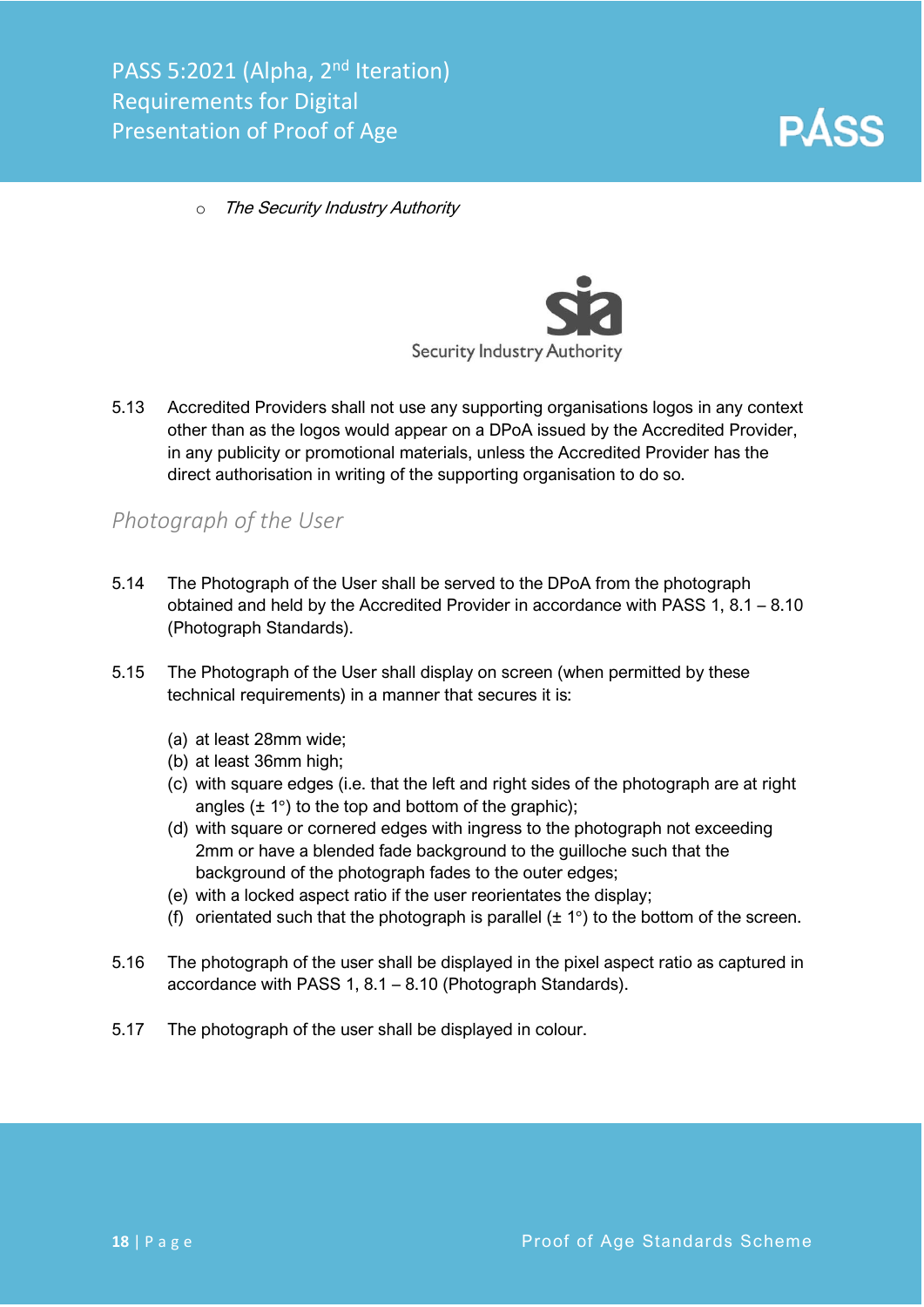

- 5.18 The photograph of the user shall be displayed so that it is free from blemishes and of reasonable clarity and quality so that the user is identifiable to a reasonable person.
- 5.19 The photograph of the user shall display on screen (when permitted by these technical requirements in a position, by reference to the diagrams in s.5.4, that is:
	- (a) In portrait orientation, centred in squares B4 F4, B5 F5, B6 F6 and B7 F7;
	- (b) In landscape orientation, centred in squares  $B3 F3$ ,  $B4 F4$ ,  $B5 F5$  and  $B6 -$ F6.

#### <span id="page-19-0"></span>*Name of the User*

- 5.20 The name of the user shall be served to the DPoA from the name obtained and held by the Accredited Provider in accordance with PASS 1, 9.1 – 9.7 (Name Standards).
- 5.21 The name of the user may be displayed in the order of 'secondary identifier' 'primary identifier' with no initials or punctuation.
- 5.22 The name of the user shall, if shown, be displayed in two co-terminus elements:
	- (a) A line of text indicating that it consists of a name displayed in Helvetica Now Light (minimum 6pt); and
	- (b) A line of text containing the name of the user displayed in Helvetica Now Text (minimum 9pt).
- 5.23 The line of text required for 5.21 (a):
	- (a) Shall start with the text 'Name';
	- (b) For DPoA issued to residents of Wales, shall be followed with the text '/Enw';
	- (c) For DPoA issued to particular sectors of the community, may be followed with text indicating 'name' in a language familiar to that sector of the community.
- 5.24 The name of the user shall, if shown, display on screen (when permitted by these technical requirements) in a position, by reference to the diagrams in s.5.4, that is:
	- (a) In portrait orientation, left justified in squares B8 I8;
	- (b) In landscape orientation, left justified in squares G3 L3.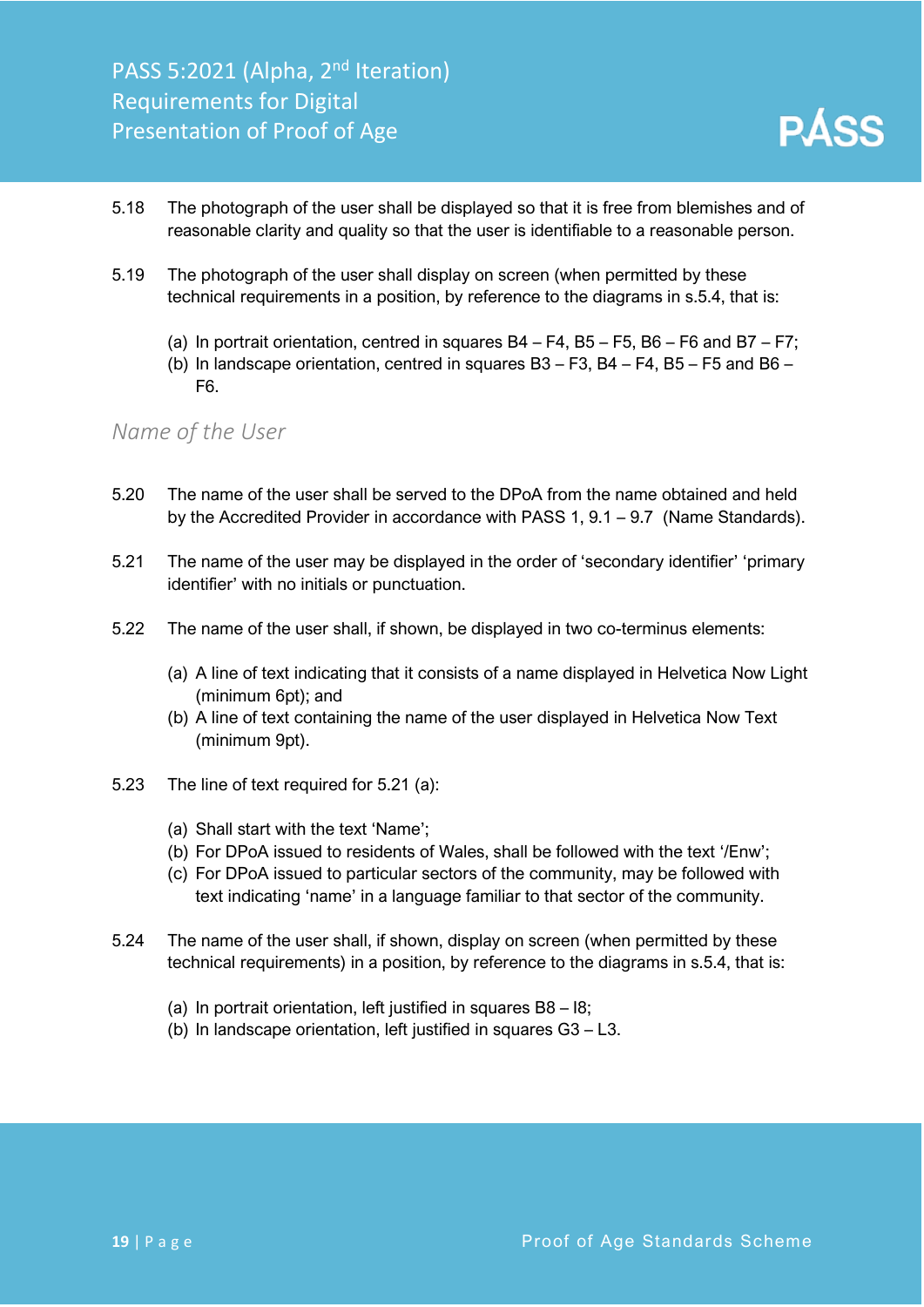

#### <span id="page-20-0"></span>*Date of Birth of the User*

- 5.25 The date of birth of the user shall be served to the DPoA from the date of birth obtained and held by the Accredited Provider in accordance with PASS 1, (Identity and Age Verification).
- 5.26 The date of birth shall:
	- (a) Be displayed on screen in the format of DD Mon YYYY or DD MON YYYY; or
	- (b) If transmitted in a signal, in accordance with ISO 8601-1:2019 Date and time Representations for information interchange – Part 1: Basic rules
- 5.27 The date of birth of the user shall be displayed in two co-terminus elements:
	- (a) A line of text indicating that it consists of a date of birth displayed in Helvetica Now Light (minimum 6pt); and
	- (b) A line of text containing the date of birth of the user displayed in Helvetica Now Text (minimum 9pt).
- 5.28 The line of text required for 5.26 (a):
	- (a) Shall start with the text 'DoB' or the text 'Date of Birth';
	- (b) For DPoA issued to residents of Wales, shall be followed with the text '/Dyddiad Geni';
	- (c) For DPoA issued to particular sectors of the community, may be followed with text indicating 'date of birth' in a language familiar to that sector of the community.
- 5.29 The date of birth of the user shall display on screen (when permitted by these technical requirements) in a position, by reference to the diagrams in s.5.4, that is:
	- (a) In portrait orientation, left justified in squares B9 I9;
	- (b) In landscape orientation, left justified in squares  $G4 L4$ .

#### <span id="page-20-1"></span>*Accredited Provider's Identification Number assigned to the User*

5.30 The Accredited Provider shall allocate a unique number consisting of 16 – 18 digits that may be displayed in the user number zone.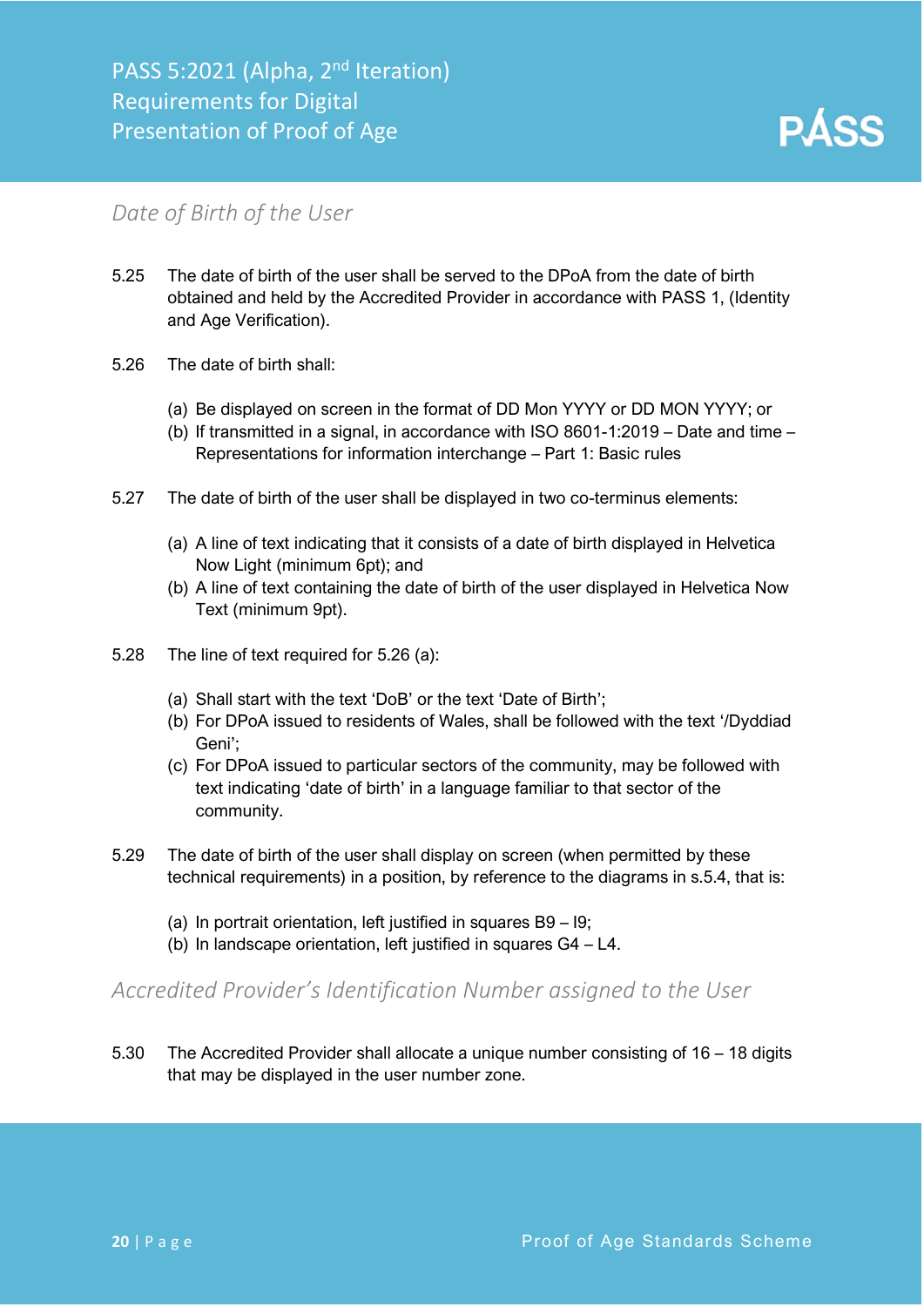

5.31 The unique number may be the same number as that issued to a PASS Card Holder in accordance with PASS 4, s. 4.32 (Card Numbers).

Note: PASS Card Issuers that use card numbers for dual purposes, such as prepayment cards or ITSO smart ticketing may need to consider the security implications of display of that number on a Digital Device and, thus issue a different user number for the purposes of the DPoA app.

- 5.32 The user number should be displayed, if shown, in blocks of 4 digits (other than the  $17<sup>th</sup>$  or  $18<sup>th</sup>$  digit, if used) to aid reading and may include for check digits in accordance with an algorithm determined by the Accredited Provider. The first four digits of the User Number shall be allocated by PASSCo to indicate the identity of the Accredited Provider.
- 5.33 The user number shall, if shown, be displayed in Helvetica Now Text (minimum 9pt).
- 5.34 The user number zone shall, if shown, display on screen (when permitted by these technical requirements in a position, by reference to the diagrams in s.5.4, that is:
	- (a) In portrait orientation, left justified in squares B10 I10;
	- (b) In landscape orientation, left justified in squares G5 L5.

#### <span id="page-21-0"></span>*Age Identifier*

- 5.35 A simple age identifier shall be displayed in the age identifier zone.
- 5.36 The simple age identifier shall be one of:
	- (a) If the user is a child, the age that the child is not younger than in whole years (i.e. 8+, 13+, 16+, etc); or
	- (b) If the user is an adult, 18+
- 5.37 The age identifier for shall be displayed in Helvetica Now Display (minimum 25 pt).
- 5.38 The age identifier zone shall display on screen (when permitted by these technical requirements) in a position, by reference to the diagrams in s.5.4, that is:
	- (a) In portrait orientation, centred in squares H13 J13;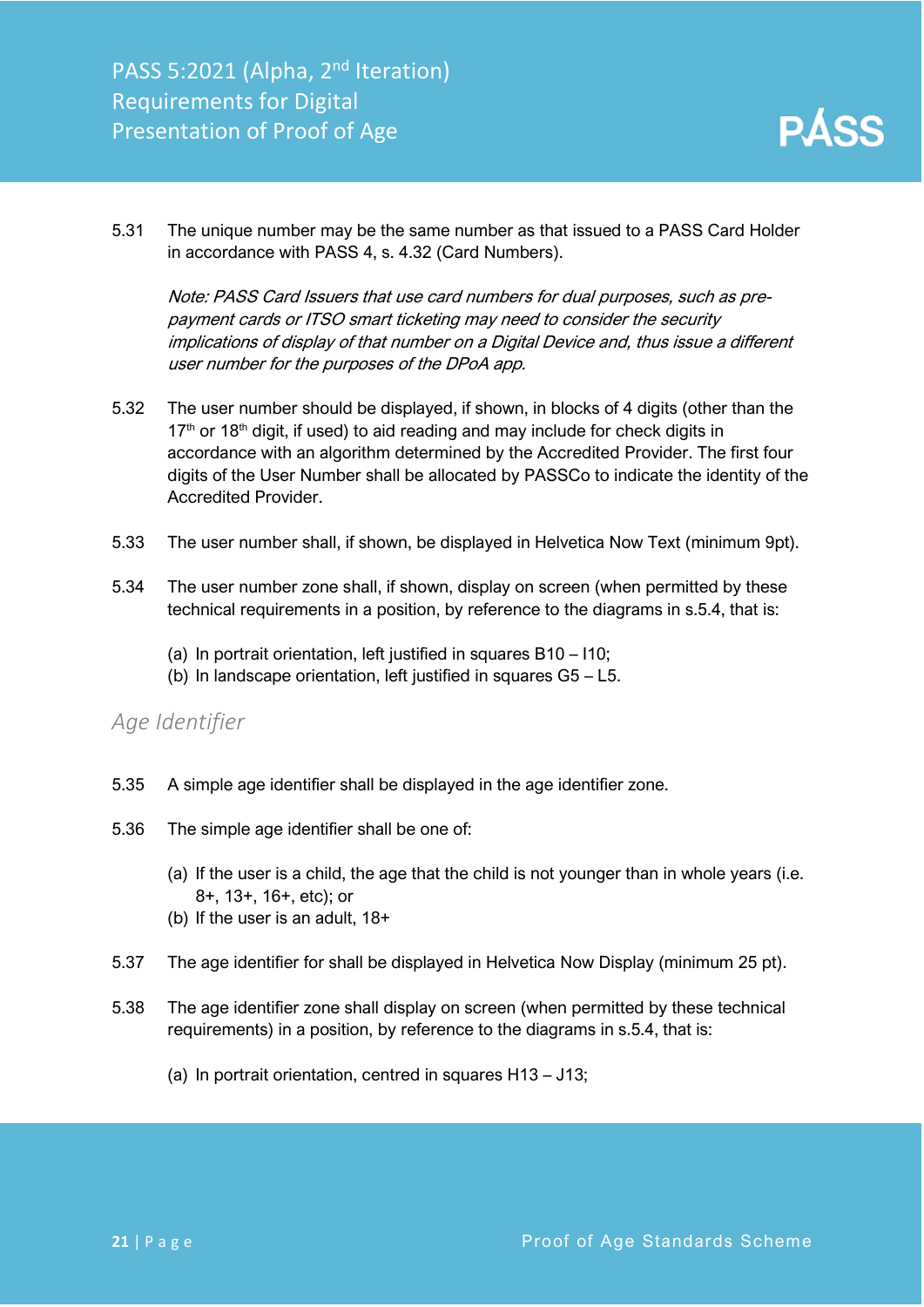(b) In landscape orientation, centred in squares O7 – Q7.

#### <span id="page-22-0"></span>*Guilloche*

- 5.39 The DPoA screen shall incorporate a guilloche background.
- 5.40 The guilloche background shall be:
	- (a) red for the display of any DPoA elements prior to validation;
	- (b) green for the display of DPoA elements where the user is a child; and
	- (c) blue for the display of DPoA elements where the user is an adult.
- 5.41 In these technical requirements, 'red' means the pantone ® colour 032c.

For ease of reference, pantone ®colour 032c may also be referred to as: RGB 239 51 64 HEX/HTML FF3340 CMYK 0 90 76 0

5.42 In these technical requirements, 'green' means the pantone ® colour Green C.

For ease of reference, pantone ® colour Green C may also be referred to as: RGB 0 171 132 HEX/HTML 00AB84 CMYK 96 0 68 0

5.43 In these technical requirements, 'blue' means the pantone ® colour 2925c.

For ease of reference, pantone ® colour 2925c may also be referred to as: RGB 0 156 222 HEX/HTML 009CDE CMYK 75 18 0 0

5.44 The background colour is a gradient of the relevant colour: 30% to white (right to left). The guilloche is a gradient of the relevant colour 100% to 30% (right to left). The rosette within the guilloche is a gradient of the relevant colour 90% to 45% (right to left).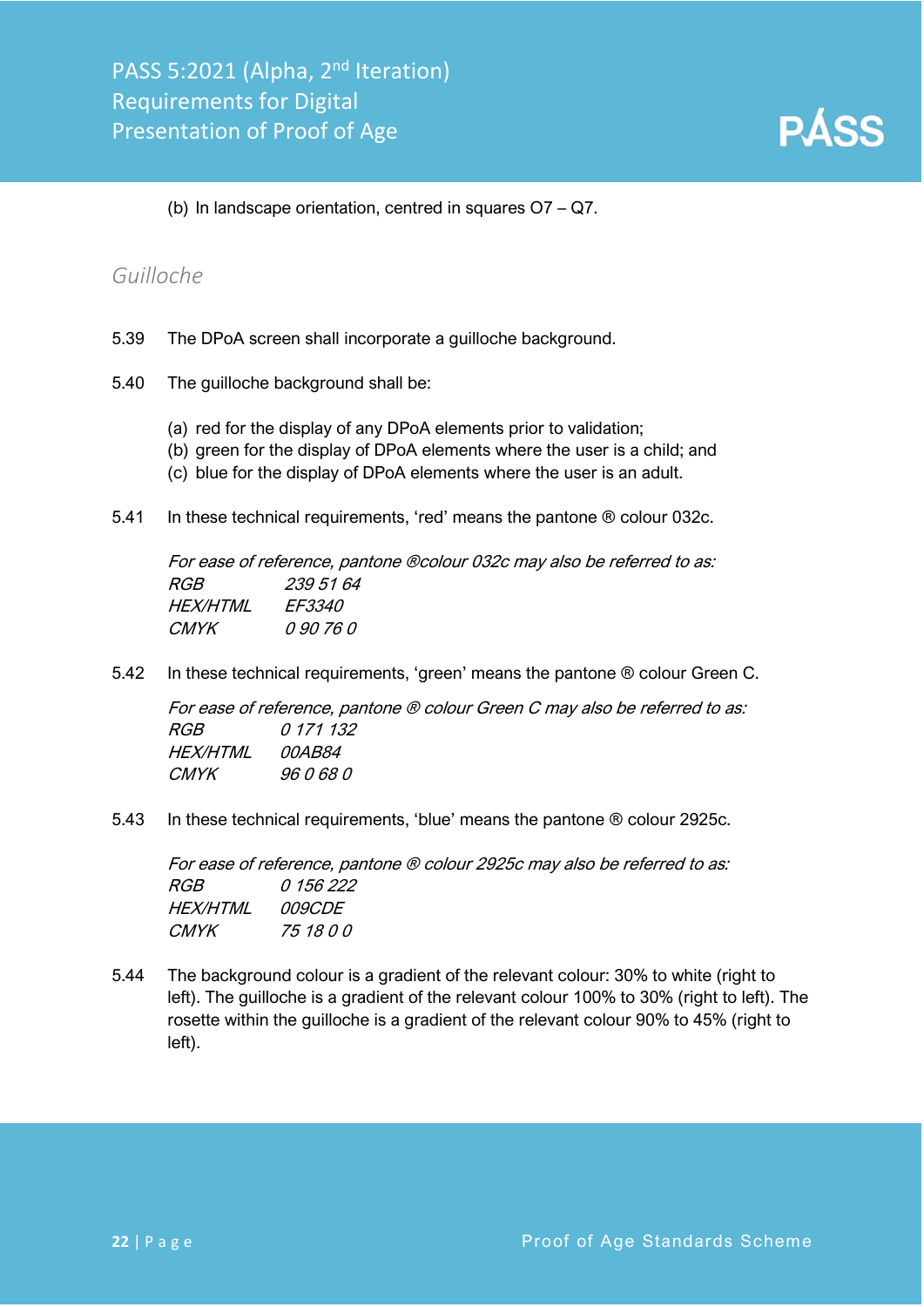

#### <span id="page-23-0"></span>*DPoA Issuers Zone*

- 5.45 The DPoA issuers zone may be used for the branding or promotional messages of Accredited Providers.
- 5.46 The content of the DPoA issuers zone shall not mislead or confuse as to the nature or identity of the Accredited Provider.
- 5.47 The DPoA issuers zone shall have the relevant colour guilloche as the background with the issuer logos having a transparent background.
- 5.48 The DPoA issuers zone shall display on screen (when permitted by these technical requirements) in a position, by reference to the diagrams in s.5.4, that is:
	- (a) In portrait orientation, contained within squares  $A2 J2$  and  $A3 J3$ ;
	- (b) In landscape orientation, contained within squares H2 Q2 and H3 Q3.

#### <span id="page-23-1"></span>*Validation Symbol*

- 5.49 If the DPoA display is activated by a matrix barcode activation in accordance with s.6.7 (a), the Validation Symbol shall display on screen (when permitted by these technical requirements) in Helvetica Now Display (minimum 25 pt).
- 5.50 The Validation Symbol shall be determined by a prompt within the matrix barcode and be selected to match the Validation Symbol assigned to be used with that matrix barcode.
- 5.51 The Validation Symbol shall display on screen and be valid for a maximum of 60 seconds.
- 5.52 The Validation Symbol shall display on screen (when permitted by these technical requirements) in a position, by reference to the diagrams in s.5.4, that is:
	- (a) In portrait orientation, centred in squares G13 and G14;
	- (b) In landscape orientation, centred in squares N7 and N8.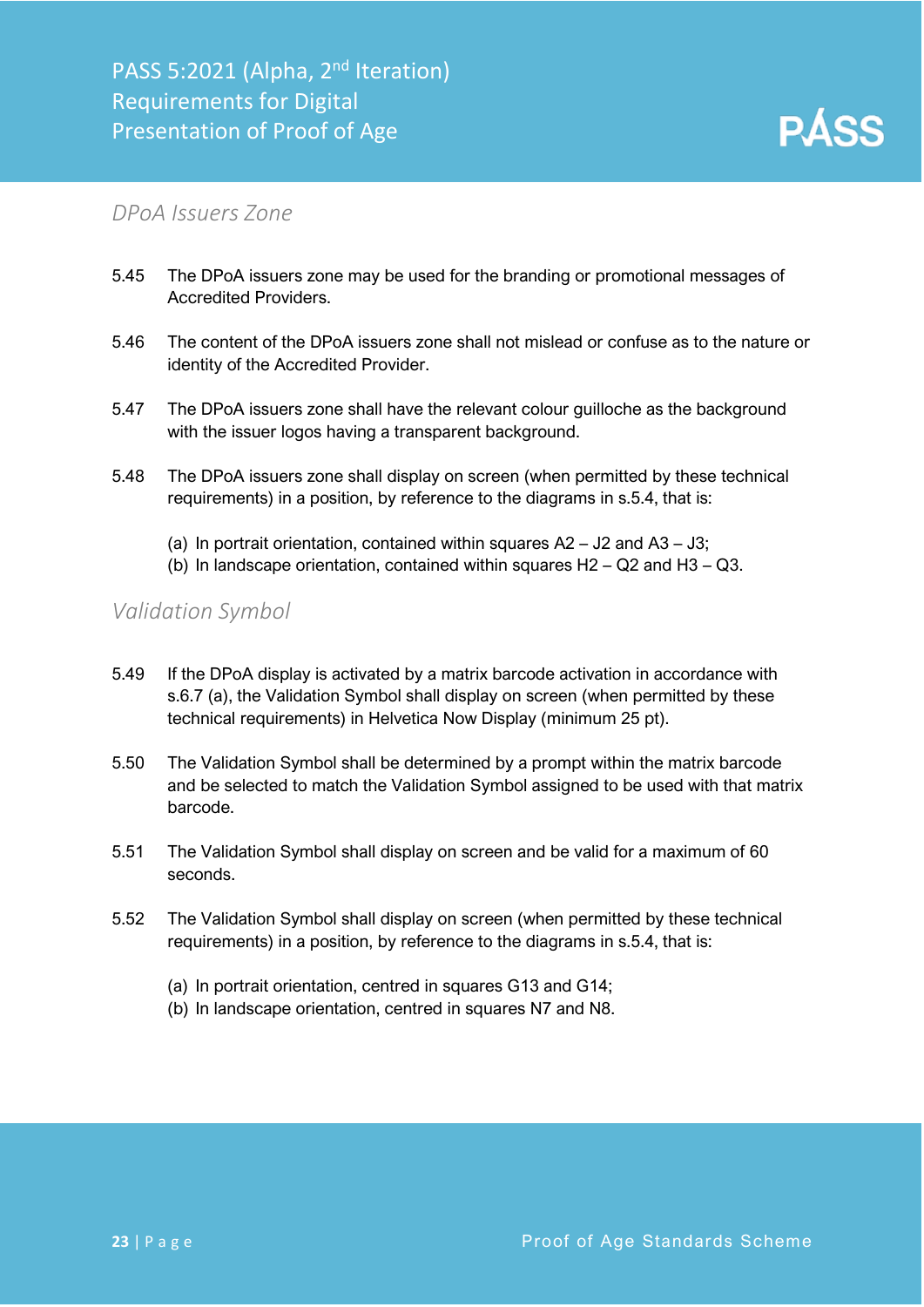

#### <span id="page-24-0"></span>*Indicative Examples of DPoA Screen Layout*

The following provides an indicative example of the DPoA screen layouts in both portrait and landscape based on the parameters described in this section.





Note: The one-time code described in the above examples is optional and explained in further detail in s.6.19 – s.6.25. The one-time code may be displayed as a matrix barcode on a separate screen (a swipe to reveal a barcode).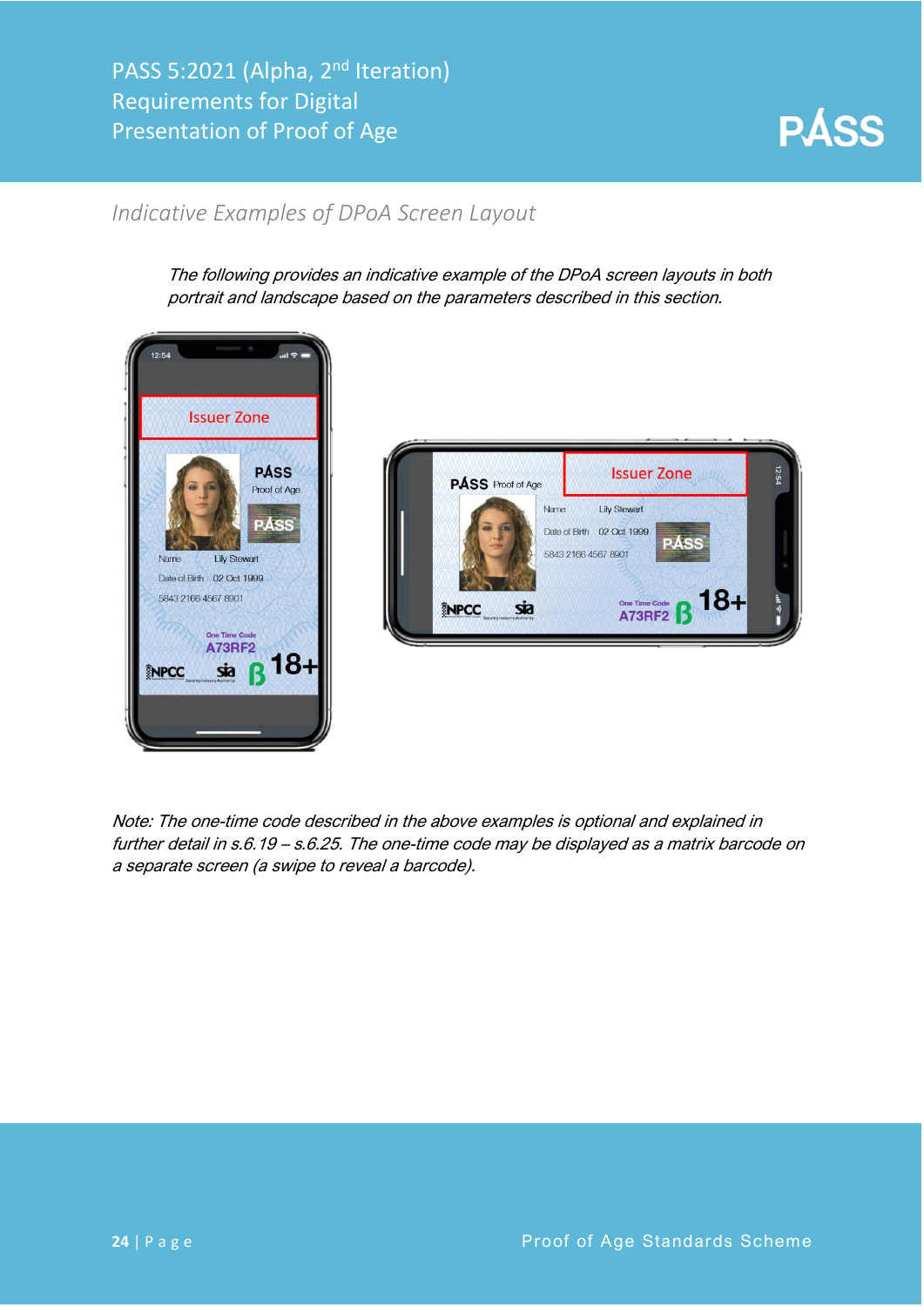

# <span id="page-25-0"></span>6. Reveal Process for Digital Presentation of Proof of Age

#### <span id="page-25-1"></span>*Pre-Reveal Stage*

- 6.1 The DPoA application may include functionality after user authentication, but prior to revealing the validated DPoA, that enables the authenticated user:
	- (a) to manage their account;
	- (b) to understand the functionality of the DPoA app;
	- (c) access to required transparency information in accordance with PASS 3 Requirements for Data Protection, Privacy and Security;
	- (d) to know how to contact the Accredited Provider;
	- (e) to exercise their data rights;
	- (f) to access an unvalidated display of their DPoA in accordance with paragraph 6.2 (to enable them to know the information that will be shared with a relying party);
	- (g) to access settings or functionality to enable the user to choose whether or not to display the secondary DPoA elements during a DPoA reveal;
	- (h) to access such other information or services provided by the Accredited Provider or their agents or partners, provided it does not mislead or confuse as to the nature of the DPoA.

Note: There are no design restrictions on aspects of the DPoA application other than the reveal page. The remainder of the application can be in the corporate branding or style of the Accredited Provider.

Note: Accredited Providers should explain to users that restricting the display of secondary DPoA elements may limit the places that are able to accept the DPoA.

- 6.2 The DPoA application may incorporate a user interface prior to revealing the validated DPoA which may include the following elements:
	- (a) the identity of the Accredited Provider;
	- (b) the photograph of the user;
	- (c) the date of birth of the user;
	- (d) the age identifier of the user;
	- (e) instructions on how to validate the DPoA (the suggested location for this is in place of where the PASS Dynamic Graphic element would be displayed).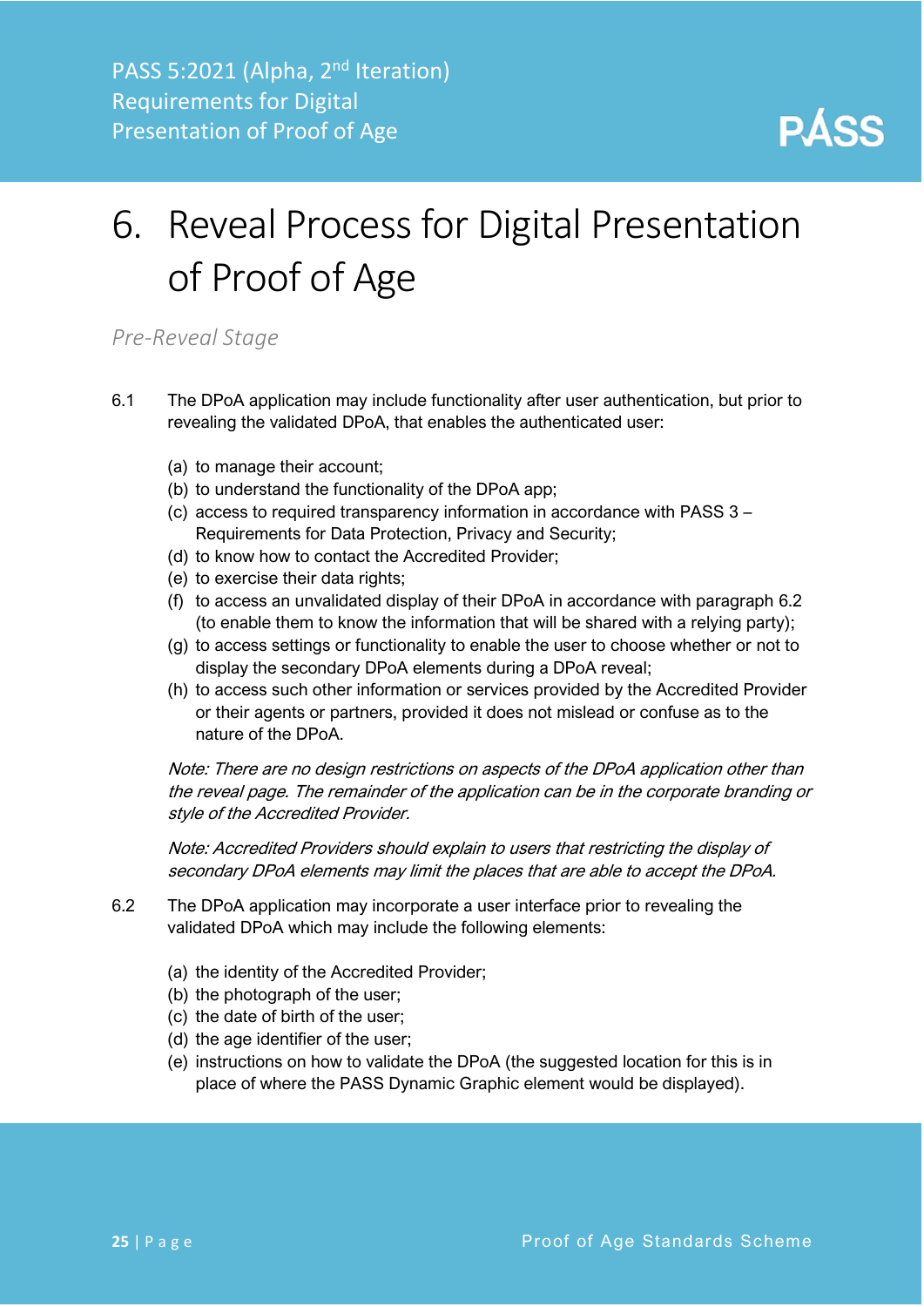And, if the user's settings under s.6.1 are set as such:

- (a) the name of the user;
- (b) the Accredited Provider's identification number of the user;

But which shall:

- (a) Be presented with a quilloche background colour in red (see  $s.5.39 5.44$ ) and include red shading over the DPoA elements to indicate that they are not validated;
- (b) Clearly indicate that the display is 'NOT VALIDATED';
- (c) Not show the PASS Dynamic Graphic element;
- (d) Not show the Validation Symbol;
- (e) Not show a one-time code; and
- (f) Not allow the transmission of a signal indicating that it is validated DPoA.
- 6.3 The DPoA pre-reveal elements should be displayed on screen in positions equivalent to the locations described in s.5.

#### <span id="page-26-0"></span>*Reveal Activation*

- 6.4 The DPoA reveal activation may be triggered by:
	- (a) A signal activation
	- (b) A code activation
- 6.5 A signal activation for the DPoA shall consist of either:
	- (a) A device held by the relying party that is capable of issuing a near field communication (NFC) signal that the device containing the DPoA app is capable of reading and the DPoA app is capable of interpreting as a DPoA signal activation; or
	- (b) An encrypted signal issued by the Accredited Provider in response to a request for a signal activation by the user.
- 6.6 A signal activation shall not be permitted by transmission over the Internet unless it is an encrypted signal issued by the Accredited Provider under paragraph 6.5 (b).
- 6.7 A signal activation may be triggered by an application programme interface (API) provided for the purpose as incorporated into an app downloaded to the relying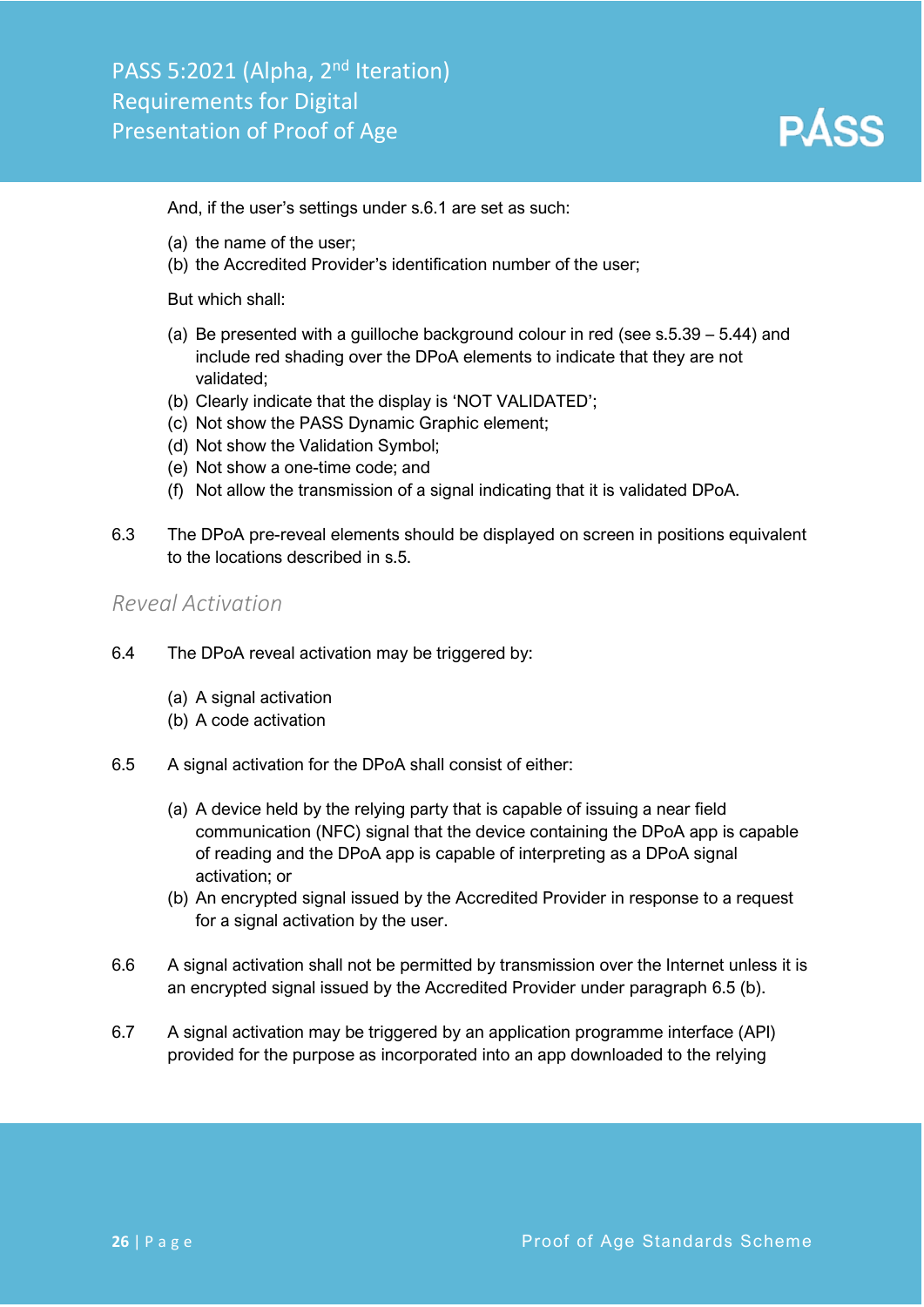

party's own device or into devices or equipment used by the relying party (such as electronic point of sale systems (ePOS) or payment processing equipment).

- 6.8 A code activation for the DPoA shall consist of either:
	- (a) A matrix barcode (such as a Quick Response Code) issued to the relying party by an Accredited Provider or PASSCo that can be captured by the device containing the DPoA app and the DPoA app is capable of interpreting as a DPoA code activation; or
	- (b) A one-time activation code issued by the Accredited Provider in response to a request for a code activation by the user, such as an SMS message.
- 6.9 A matrix barcode may be displayed in printed form on a document provided to the relying party (with associated validation symbols) or may be an application programme interface (API) provided for the purpose as incorporated into an app downloaded to the relying party's own device or into devices or equipment used by the relying party (such as electronic point of sale systems (ePOS) or payment processing equipment).

#### <span id="page-27-0"></span>*DPoA-Reveal Stage*

- 6.10 The DPoA Reveal Stage shall consist of the display of DPoA elements on the screen of the user's device in accordance with the requirements of s.5.
- 6.11 In addition to or instead of the display of DPoA elements on screen, where biometric user authentication has taken place in accordance with the requirements of s.6.15 to 6.18, the DPoA Reveal Stage may consist of:
	- (a) The transmission of some primary DPoA elements (as set out in s.6.12) in a signal DPoA reveal between devices utilising near field communication (NFC) capabilities; and/or
	- (b) The display of a one-time code in accordance with s.6.19 s.6.25.
- 6.12 The transmission of a signal from the device utilising near field communication in accordance with 6.11(b) shall not contain personally identifiable information nor any secondary DPoA elements, but may consist of:
	- (a) The first four digits of the Accredited Provider's User Identification Number (indicating the DPoA Provider);
	- (b) The date of birth of the user;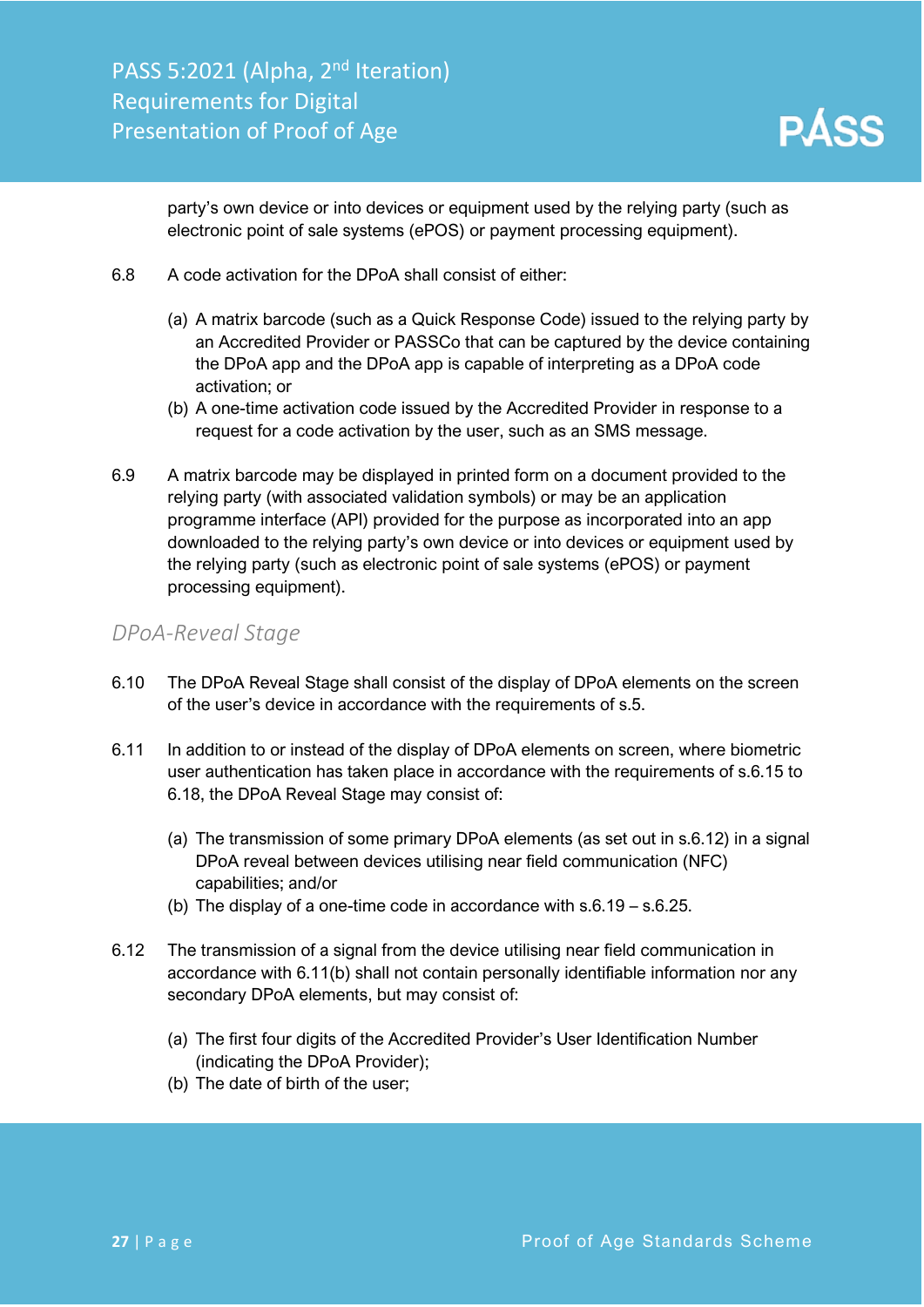

- (c) The Age Identifier;
- (d) The Coordinated Universal Time (UTC);
- (e) The Validation Symbol (or an electronic representation of it);
- (f) The one-time code.

Note: If including the date of birth in the signal transmission, it should be in the format required by ISO 8601-1:2019 – Date and time – Representations for information interchange – Part 1: Basic rules

- 6.13 The display of the DPoA elements shall be for a maximum of 60 seconds. After this:
	- (a) the display shall revert to the pre-reveal stage;
	- (b) the transmission of any signal under s.6.11 (a) shall cease; and
	- (c) the one time code displayed under s.6.11 (b) shall cease to be valid
- 6.14 Where the user is a child, the background of the DPoA elements and guilloche shall be green in accordance with s.5.42.
- 6.15 Where the user is an adult the background of the DPoA elements and guilloche shall be blue in accordance with s.5.43.

#### <span id="page-28-0"></span>*Biometric User Authentication*

- 6.16 A Biometric User Authentication required for DPoA signal transmission (s.6.11 (a)) or display of a one-time code (s.6.11 (b)) shall consist of ensuring that:
	- (a) The presenter of the DPoA device is authenticated as the user through a biometric authentication process as described in s.6.17; and
	- (b) The presenter of the DPoA is subject to liveness detection as described in s.6.18.
- 6.17 A biometric authentication process shall require a false accept rate (FAR) and false reject rate (FRR) of less than 1% for:
	- (a) landmark point matches of any landmark point types if utilising face image data. These can include MPEG4 Features, Anthropometric 2D or 3D landmarks;
	- (b) ridge counts, core and delta location matches if utilising dactyloscopy (fingerprint) image data; or
	- (c) appropriately similar matches if utilising other biometric authentication processes (such as iris, geometry or finger vein analysis, for instance).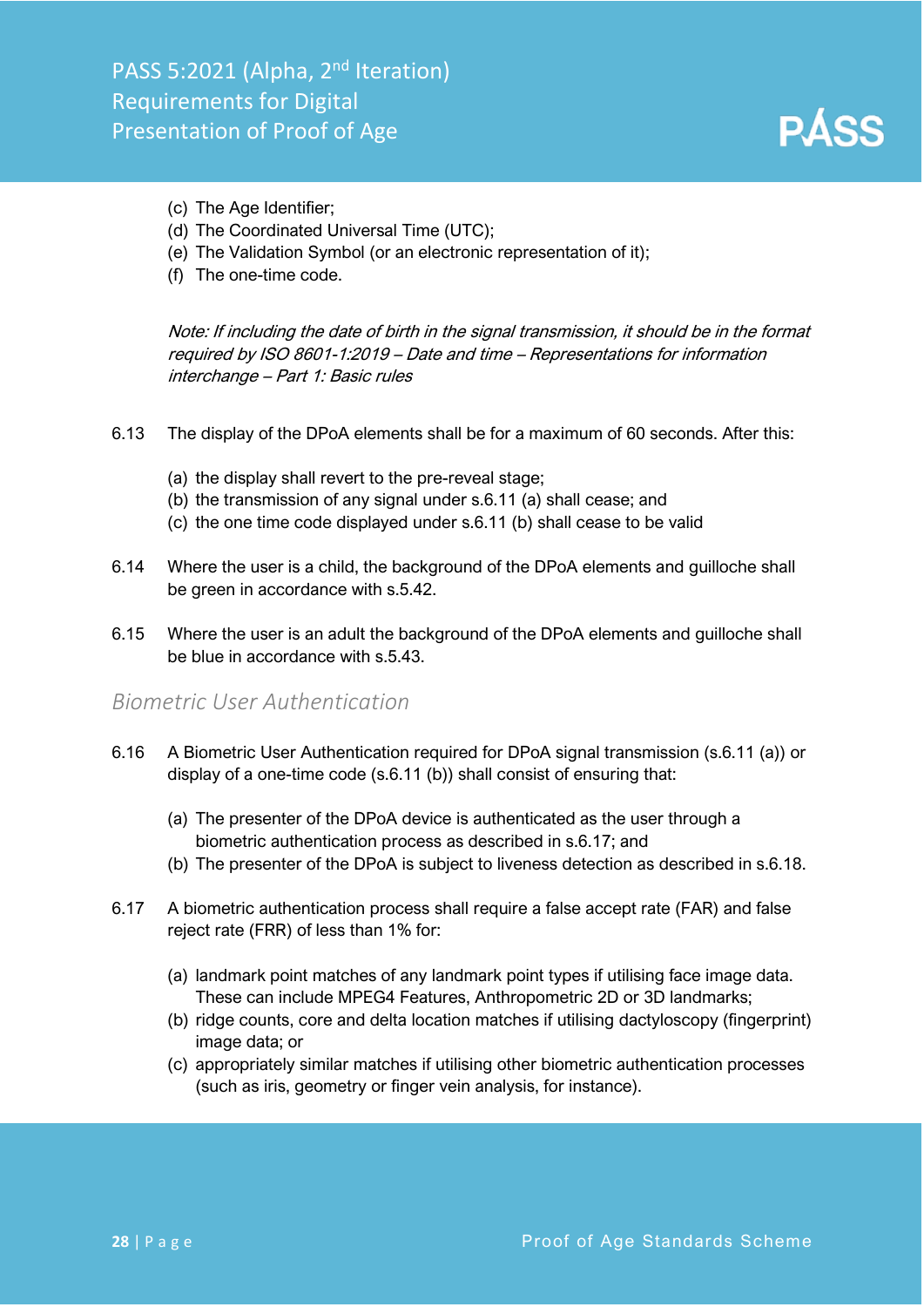

Landmark point analysis is described in ISO/IEC 19794-5:2011 + A2:2015 – Information technology – Biometric data interchange formats – Part 5: Face image data.

Dactyloscopy ridge count, core and delta location point analysis is described in ISO/IEC 19794-2:2011 - Information technology — Biometric data interchange formats — Part 2: Finger minutiae data.

6.18 Liveness detection shall be in accordance with ISO/IEC 30107 – Information Technology – Biometric presentation attack detection.

#### <span id="page-29-0"></span>*One Time Code*

- 6.19 A DPoA system may provide for the creation of a one-time code intended for use in embedded age verification systems.
- 6.20 If provided, the one-time code shall display on screen (when permitted by these technical requirements):
	- (a) if in text, in Helvetica Now Display (minimum 12 pt); or
	- (b) as a matrix barcode
- 6.21 The one-time code shall be a six digit, character code or matrix barcode derived from an algorithm or representation that takes into account:
	- (a) The first four digits of the User Identification Number (indicating the Accredited Provider);
	- (b) The Coordinated Universal Time;
	- (c) The Date of Birth of the user; and
	- (d) The Age Identifier.

Note: If including the date of birth in the matrix barcode, it should be in the format required by ISO 8601-1:2019 – Date and time – Representations for information interchange – Part 1: Basic rules

6.22 The one-time code shall be transmitted to the Accredited Provider's system by an encrypted signal, or detected by a camera or capture device held by the relying party.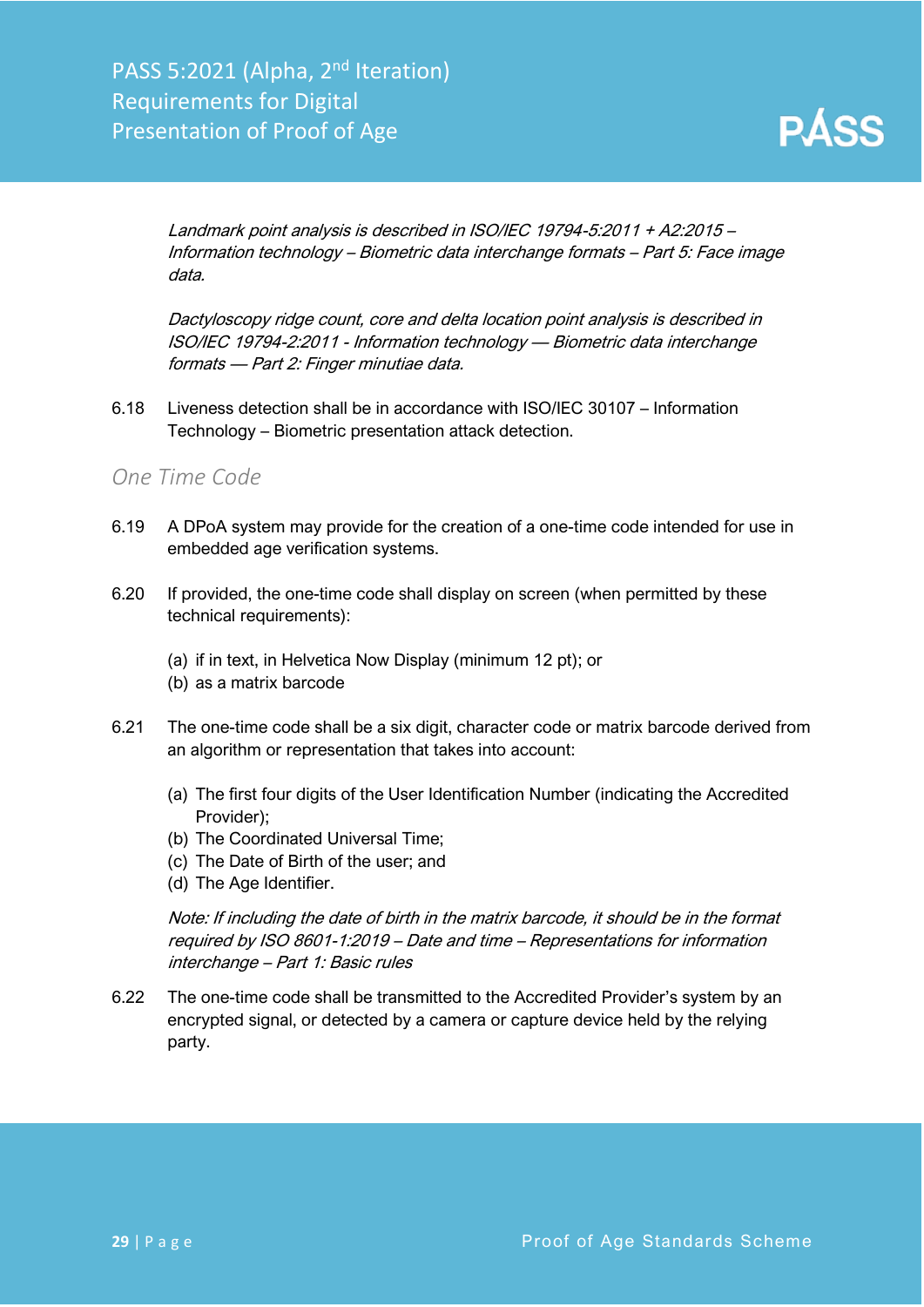

- 6.23 When entered into a portal operated by the relying party, validation of the one-time code with the Accredited Provider's system can reveal the Age Identifier of the User.
- 6.24 The one-time code shall display on screen and be valid for a maximum of 60 seconds.
- 6.25 The one-time code shall display on screen (when permitted by these technical requirements) in a position, by reference to the diagrams in s.5.4, that is:
	- (a) In portrait orientation, centred in squares B12 I12;
	- (b) In landscape orientation, centred in squares K8 M8; or
	- (c) If it is a matrix barcode, on a separate screen revealed by the user swiping the screen.

#### <span id="page-30-0"></span>*DPoA Usage Logs*

- 6.26 The Accredited Provider may receive a log (instantaneously or aggregated periodically) of the use of the DPoA which shall not contain any secondary DPoA elements or personally identifiable information, but may contain:
	- (a) The source of the signal activation;
	- (b) The matrix barcode used to establish a code activation;
	- (c) The device to which a signal transmission took place after the DPoA reveal;
	- (d) The Coordinated Universal Time (UTC) (which for practical purposes, Accredited Providers may wish to convert to local time for user interfaces).

Note: This may enable the Accredited Provider to track the usage of the DPoA by different relying parties in different locations (and establish fees for their services) without revealing the personal information or tracking the activities of individual DPoA users.

- 6.27 The relying party may establish a log of the use of the DPoA by reference to keeping a record of:
	- (a) The Coordinated Universal Time (UTC) (which for practical purposes, Accredited Providers may wish to convert to local time for user interfaces);
	- (b) The signal transmission following the DPoA reveal to suitable near field communication equipment maintained by the relying party or may be an application programme interface (API) provided for the purpose as incorporated into an app downloaded to the relying party's own device or into devices or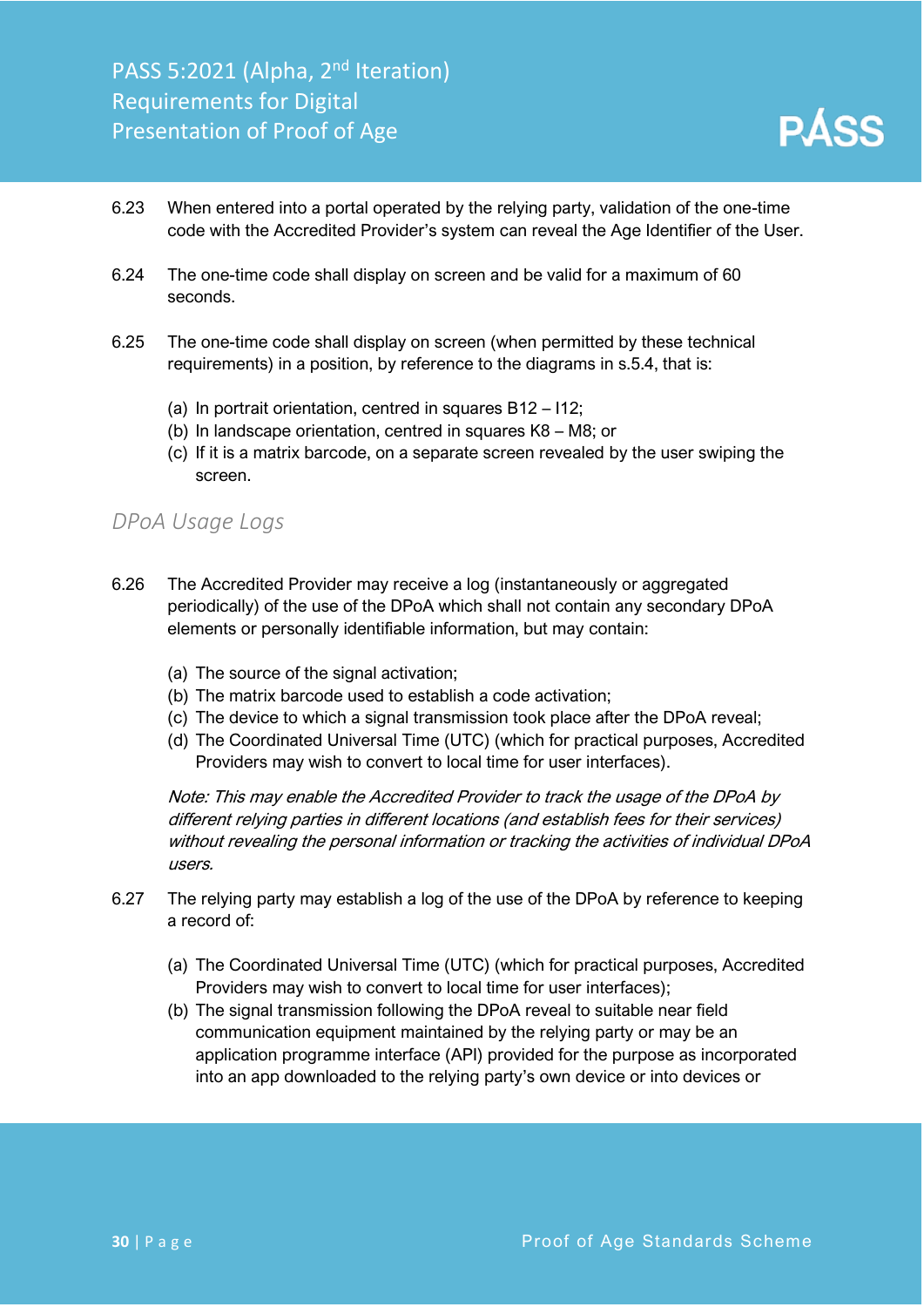equipment used by the relying party (such as electronic point of sale systems (ePOS) or payment processing equipment);

- (c) Obtaining the One Time Code and validating that by arrangement with the Accredited Provider;
- (d) Manually entering a record on electronic systems (such as an electronic point of sale (ePOS) device), that a DPoA reveal procedure has taken place and the user was verified as being over the appropriate age eligibility by reference either to the Age Identifier or the Date of Birth revealed;
- (e) Entering a record on a manual refusals register or log.
- <span id="page-31-0"></span>6.28 The Accredited Provider may provide a facility for the User to maintain a log within the DPoA app of:
	- (a) Each time there is a signal or code activation;
	- (b) Where known, the relying party or location that the activation was requested;
	- (c) The Coordinated Universal Time (UTC) (which for practical purposes, Accredited Providers may wish to convert to local time for user interfaces).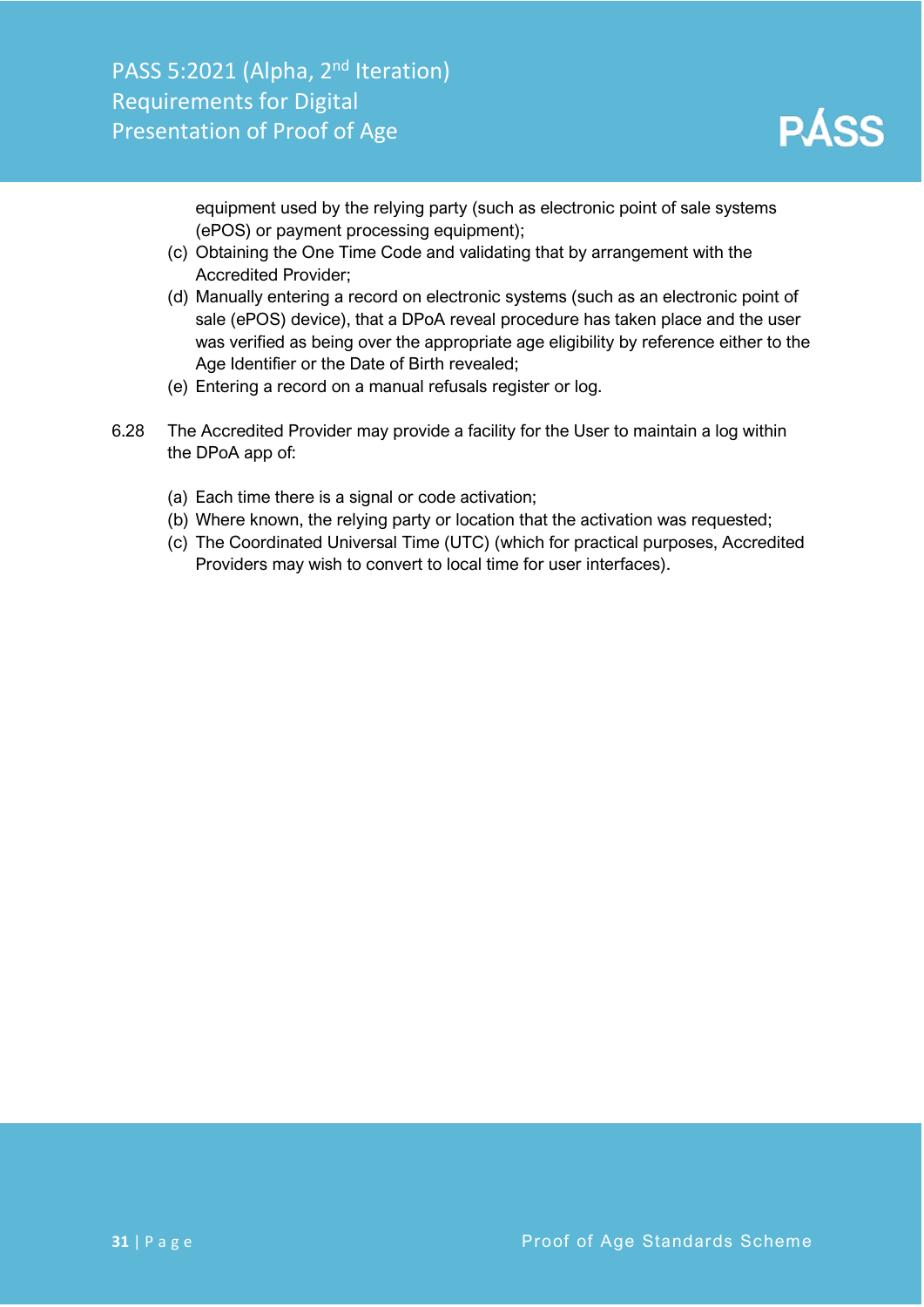

# 7. Security Features and Presentation Controls

#### <span id="page-32-0"></span>*Security Controls*

7.1 Accredited Providers shall take steps to secure the integrity of the DPoA. This means preventing any element of the DPoA, or the DPoA in its entirety, from being copied, altered, substituted or replicated to the fullest extent possible within the technical limitations of the platform.

Note: Accredited Providers and their sub-contractors are encouraged to follow the [advice and guidance](https://www.ncsc.gov.uk/section/advice-guidance/all-topics) of the National Cyber Security Centre on implementation of their DPoA plans.

- 7.2 When developing a DPoA app, Accredited Providers should seek to make use of any security mechanisms that are built into the platform for which they are developing. They should be aware of many of the common security issues that the DPoA app may fall victim to, in order to protect the DPoA from compromise.
- 7.3 Accredited providers shall ensure that any DPoA elements stored on a device are secured within any encrypted data storage facility provided on the operating system of the device. Most mobile platforms provide documented APIs that allow data to be stored at different levels of security.
- 7.4 All DPoA elements shall be encrypted while not in use.
- 7.5 Access to all DPoA elements shall be guarded by an authentication mechanism in accordance with s.4.5.
- 7.6 All DPoA elements shall be securely removed, when no longer required on the device. The forced removal of associated files when uninstalling an app shall be enabled (this is enabled by default for most operating systems).
- 7.7 The DPoA app, in live deployment, shall not be configured to run on an app simulator (i.e. without device binding in accordance with paragraph 4.6. The Accredited Provider or their sub-contractor shall be permitted to run the DPoA app in test configuration on an app simulator.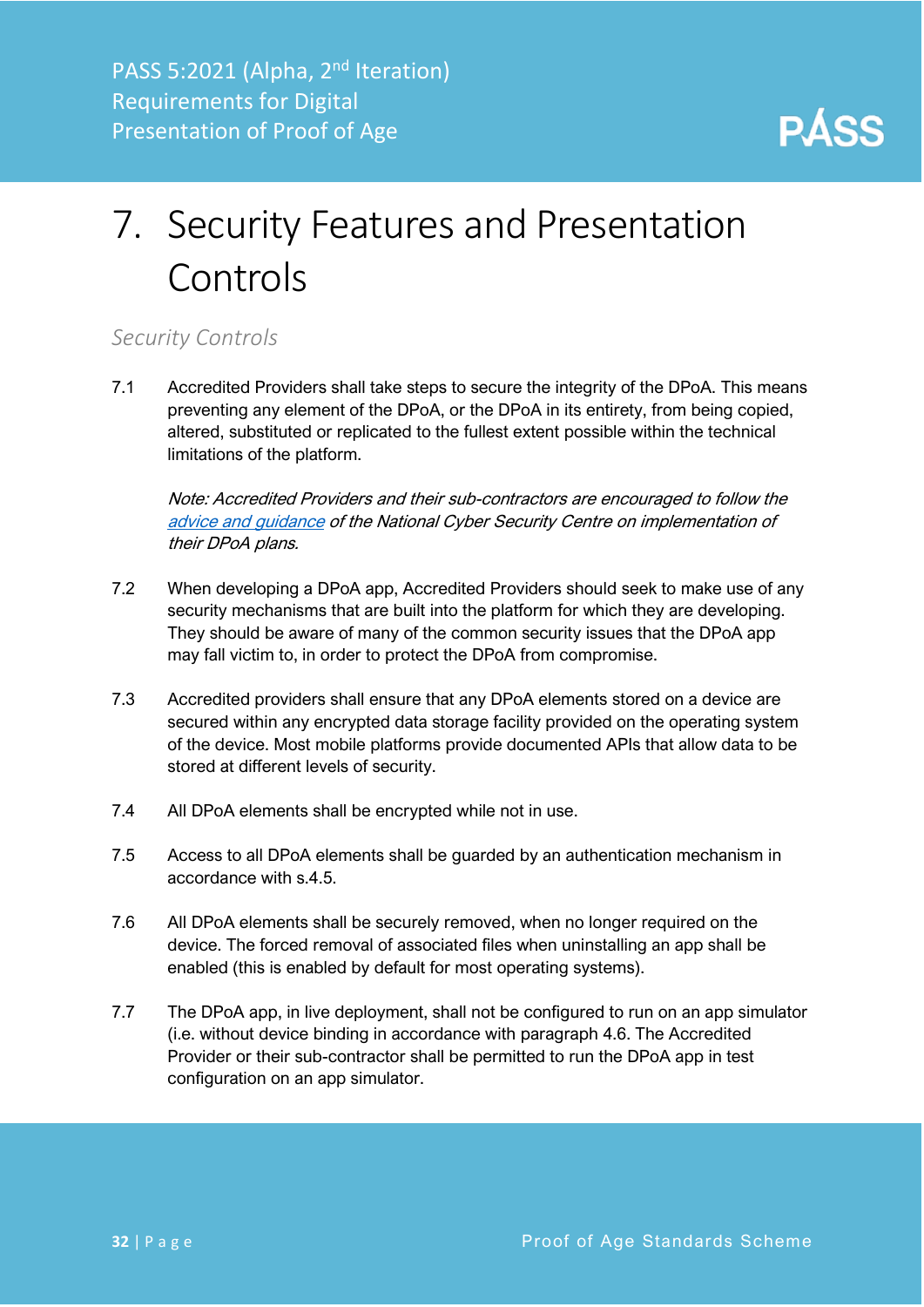#### <span id="page-33-0"></span>*Cryptography*

7.8 Any DPoA elements being transferred between device and server shall be sent over an appropriate encryption mechanism.

Note: Supported ciphers should be restricted on both ends of the communication so that only strong ciphers may be used. Additional steps should be taken in order to maximise the security of the data connection. SSL Pinning for example, would allow the application to be restricted so that it may only form secure connections to a host with a known, trusted certificate.

- 7.9 DPoA elements shall not be transmitted over an unencrypted connection.
- 7.10 The encryption keys shall not be stored in the same location as the DPoA elements.
- 7.11 Accredited Providers should implement an additional layer of data encryption before using data storage APIs provided on a device to help protect DPoA elements in the event that an attacker has compromised the host device.

Note: Storing any cryptographic keys on the device will reduce the effectiveness of an additional cryptographic layer, as keys stored locally could be recovered from the device (though these keys could be combined with a user credential to strengthen them). Storing the keys on a remote server would prevent an attacker with physical access to the device from retrieving them, though would require the application to authenticate to the server, and have an internet connection.

#### <span id="page-33-1"></span>*Session Handling*

- 7.12 Accredited Providers shall implement appropriate controls on the backend server to which the DPoA application connects.
- 7.13 The backend server shall treat the DPoA application as an untrusted entity; only allowing it access to DPoA elements when authenticated.
- 7.14 The backend server shall enforce a session timeout within a maximum of 15 minutes, requiring the DPoA application to reauthenticate.
- 7.15 The DPoA application shall enforce a session timeout within a maximum of 15 minutes, requiring the user to reauthenticate.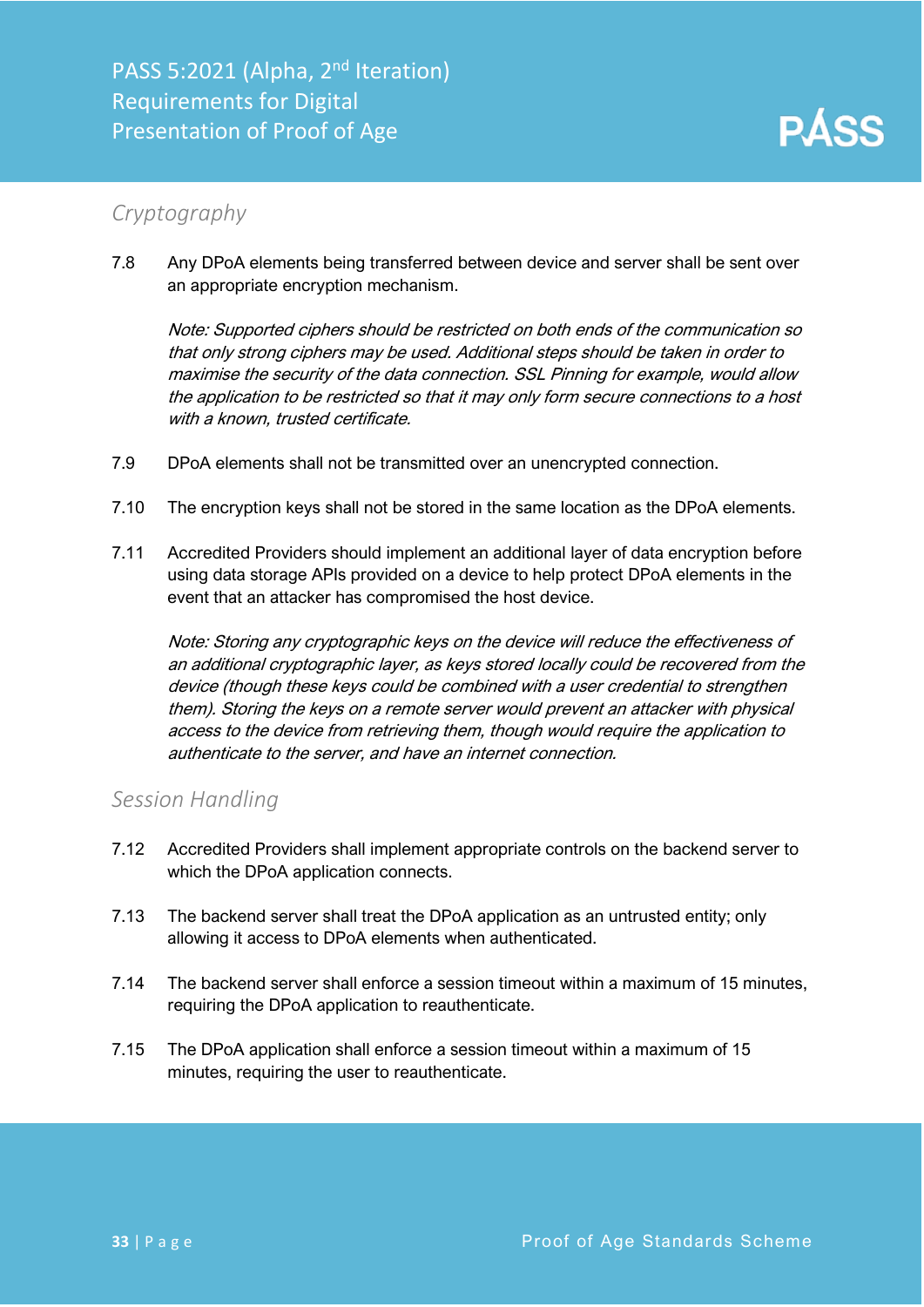#### <span id="page-34-0"></span>*Stack Protection*

- 7.16 Accredited Providers shall take advantage of any stack protection mechanisms that are available to the platform. Features such as Address Space Layout Randomisation (ASLR) and Stack Canaries should be enforced during compilation in order to make the application more difficult to exploit.
- 7.17 Accredited Providers shall take steps to make the DPoA application more difficult to reverse engineer.

Note: Using a non-reflection based language such as C to perform sensitive actions will require more effort from an attacker to modify its logic at runtime. Accredited Providers should be careful when implementing this however, as using an unmanaged language can open up the application to memory corruption vulnerabilities.

- 7.18 Accredited Providers shall implement obfuscation techniques to make the application more difficult to reverse engineer, such as use code obfuscation tools and antidebugging capabilities.
- 7.19 Accredited Providers shall take steps to identify jailbroken or rooted devices.

Note: Jailbroken or rooted device detection will always be subject to circumvention by a determined attacker, however tests for common jailbreak/rooting methods allows for the application to take appropriate steps, such as by implementing processes for contra indicators.

#### <span id="page-34-1"></span>*Attack Detection*

- 7.20 Accredited Providers shall implement processes and procedures for DPoA system attack detection.
- 7.21 Accredited Providers shall implement processes to avoid or obstruct brute force attack. This shall include the use of suitable length cryptographic keys and restricting user authentication attempts before account suspension.
- 7.22 Accredited Providers shall implement appropriate end point authentication to avoid or obstruct man-in-the-middle attacks.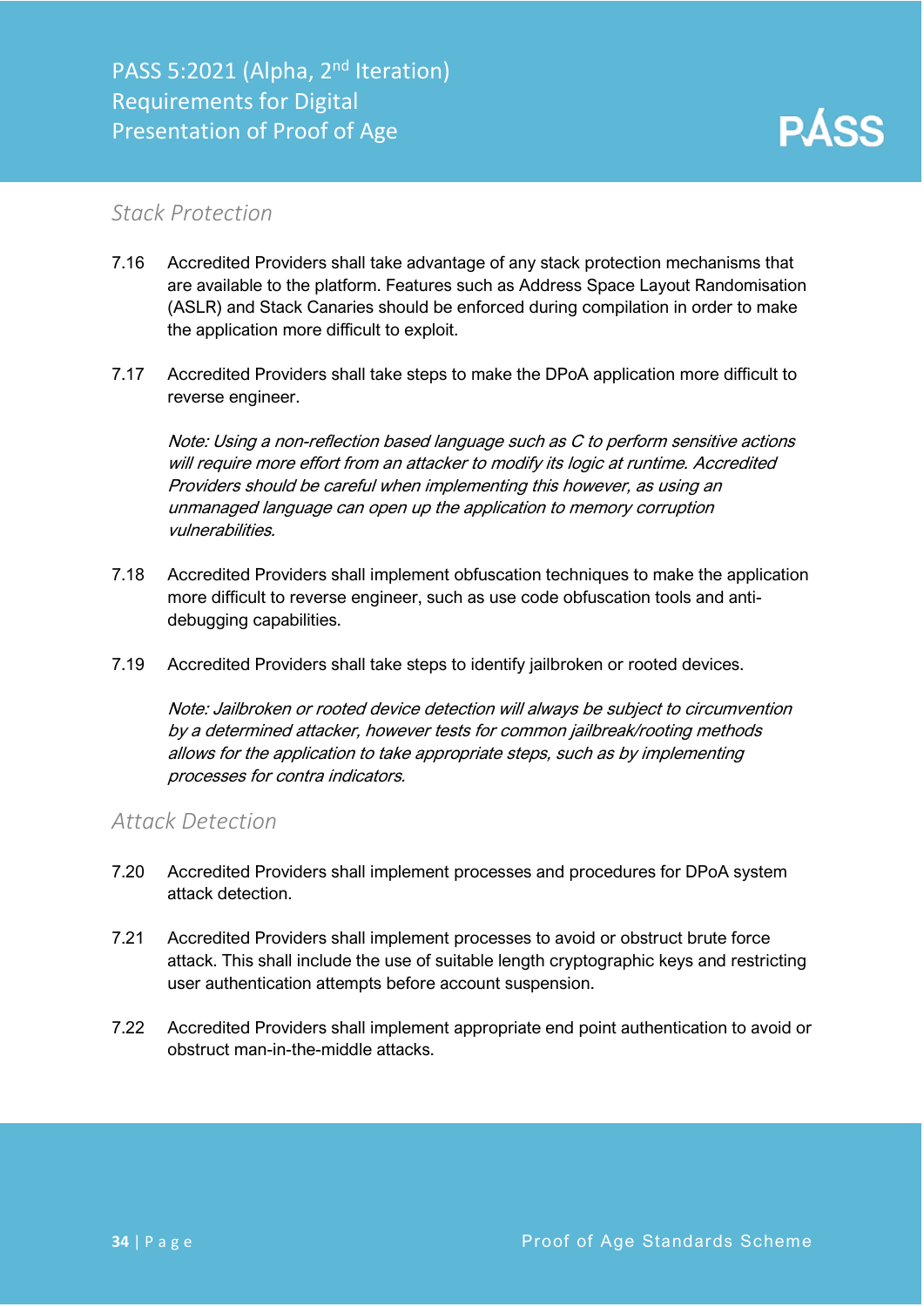

7.23 Accredited Providers shall implement processes to identify repeated presentation attack, multiple failed attempts at biometric authentication and attempts to alter the values or appearance of DPoA elements.

#### <span id="page-35-0"></span>*Screen Recording*

- 7.24 Accredited Providers shall implement processes to identify and restrict screen recording or screen capture of a revealed DPoA.
- 7.25 Screen recording or screen capture shall be treated as a contra indicator and result in account suspension.

#### <span id="page-35-1"></span>*Contra Indicators*

7.26 Accredited Providers shall treat security breaches caused by users as contra indicators in accordance with PASS 0, 4.4 (confident so they are sure).

#### <span id="page-35-2"></span>*Penetration Testing*

7.27 Accredited Providers shall conduct penetration testing of their DPoA and associated systems in accordance with the [guidance](https://www.ncsc.gov.uk/guidance/penetration-testing#scope) on penetration testing issued by the National Cyber Security Centre.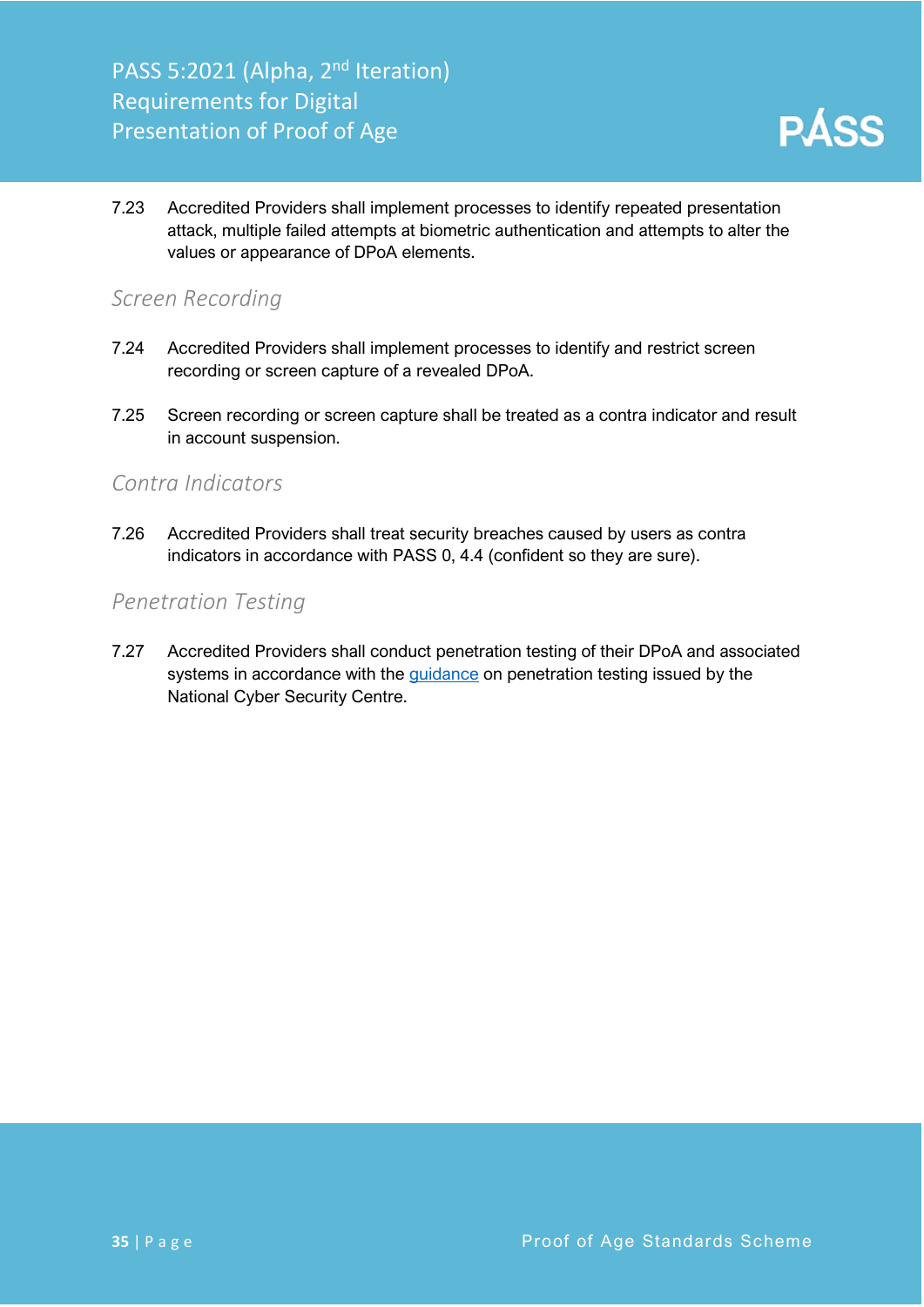

### <span id="page-36-0"></span>8. Customer Care and Support

#### <span id="page-36-1"></span>*Supporting DPoA Users*

- 8.1 In addition to the requirements for Customer Care set out in PASS 0, 4.17 4.22. Accredited Providers shall provide DPoA Users with support services.
- 8.2 The information required by PASS 0, 4.20 (publicly available information) shall be available within the DPoA app.
- 8.3 Accredited Providers shall provide the facility for DPoA users to recover a suspended account.
- 8.4 Accredited Providers shall provide the facility for DPoA users to request an update to their DPoA elements, which if associated with their identity or age verification, shall be re-established in accordance with PASS 1 (Identity and Age Verification).
- 8.5 Accredited Providers shall take reasonable steps for enabling users with additional needs to make use of the DPoA, including making reasonable adjustments as appropriate. Users with additional needs may be living with disability, poor literacy skills, lack of knowledge or understanding of the DPoA process, who are using the DPoA at a particular time of stress or distress, or who use English as a second language or not at all.

#### <span id="page-36-2"></span>*Account Suspension or Closure*

- 8.6 An Accredited Provider shall provide for account recovery mechanisms following account suspension.
- 8.7 An Accredited Provider may close an account if:
	- (a) The user makes a request for the account to be closed;
	- (b) The Accredited Provider has reasonable grounds to believe that the account has been used fraudulently;
	- (c) The Accredited Provider has reasonable grounds to believe that there are unresolved contra indicators present that mean the Accredited Provider can no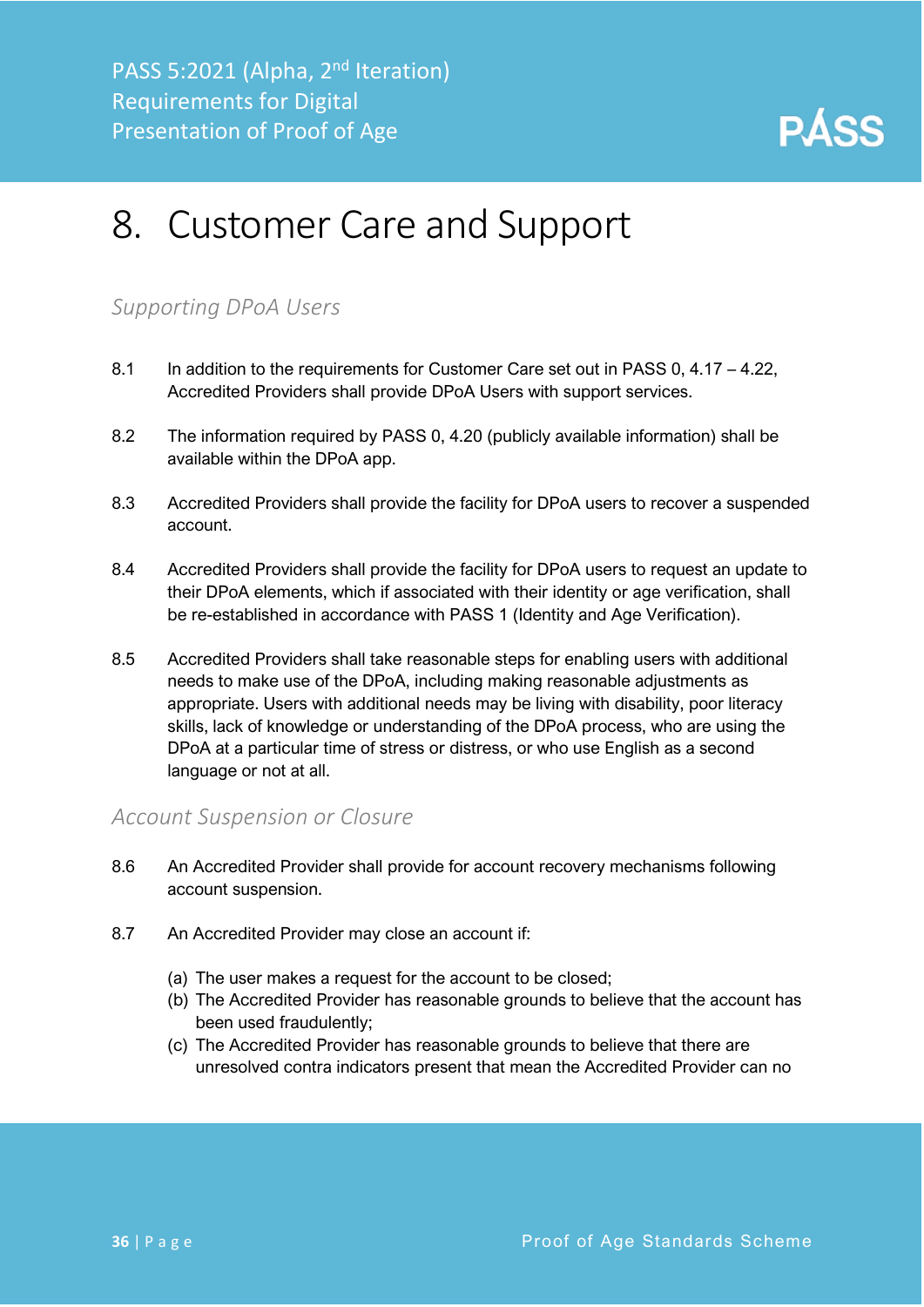longer comply with the requirements of PASS 0, s.4.4 (confident so that they are sure) with regard to the user identity or age verifications;

- (d) The Accredited Provider has reasonable grounds to believe that the user has breached the terms and conditions of use of the DPoA, including attempts to breach the security and integrity of the DPoA elements or system;
- (e) The Accredited Provider has reason to believe that the user has died; or
- (f) The Accredited Provider is instructed by a competent governmental authority or court to close the account.

#### <span id="page-37-0"></span>*App Support Tools*

- 8.8 An Accredited Provider should incorporate the following tools within their DPoA app:
	- (a) provide a means for users to send messages to the Accredited Provider from within the app;
	- (b) provide in-app facilities for frequently asked questions;
	- (c) provide a means for support tickets to be raised, monitored and followed up;
	- (d) provide in-app facilities for monitoring the progress of support tickets;
	- (e) provide tools for users to exercise their data rights; and
	- (f) allow users to easily cancel their subscription or DPoA service.